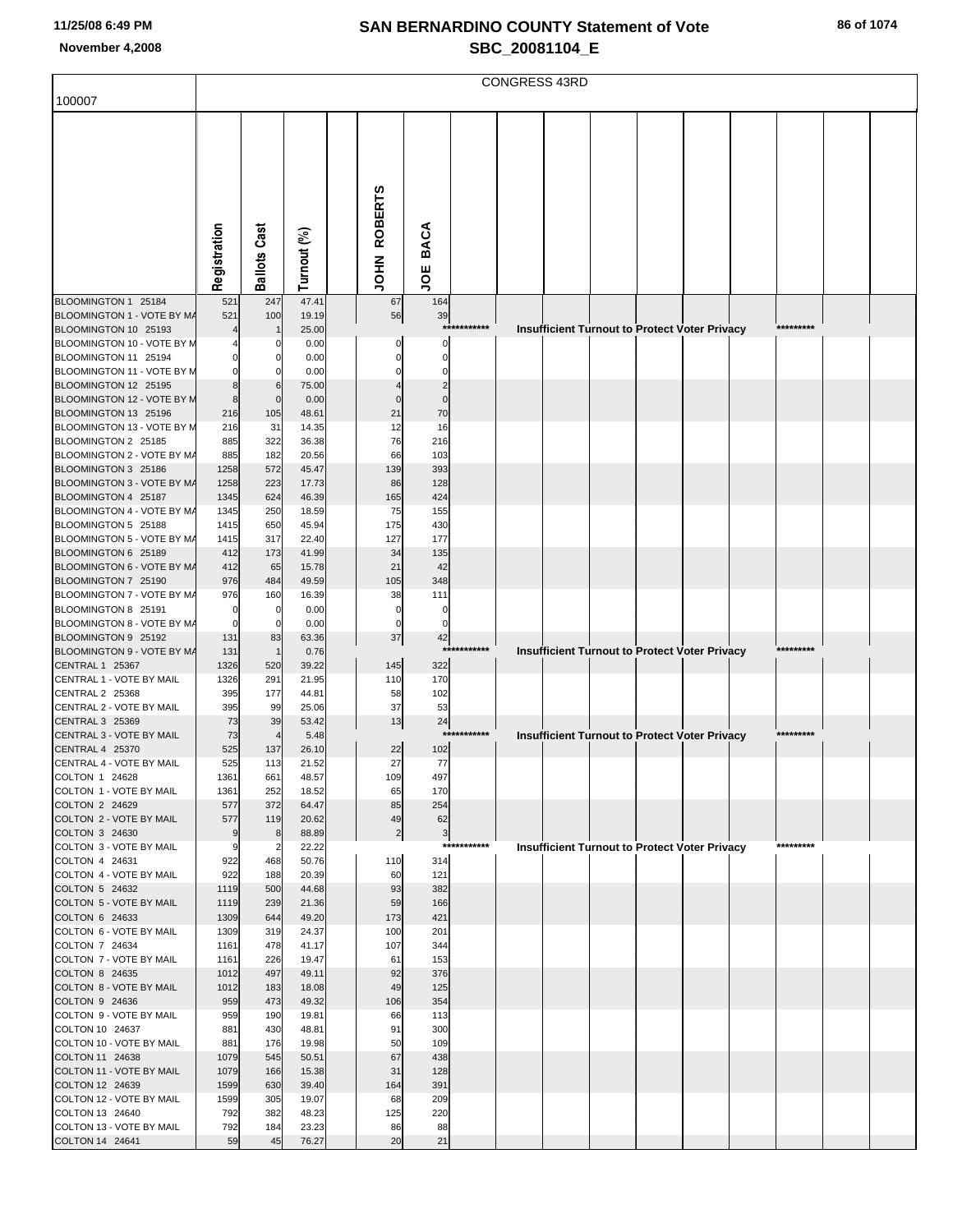| 100007                                            |                    |                       |                |                   |                            |                            | <b>CONGRESS 43RD</b> |  |                                                                                                              |            |  |
|---------------------------------------------------|--------------------|-----------------------|----------------|-------------------|----------------------------|----------------------------|----------------------|--|--------------------------------------------------------------------------------------------------------------|------------|--|
|                                                   |                    |                       |                |                   |                            |                            |                      |  |                                                                                                              |            |  |
|                                                   |                    |                       |                |                   |                            |                            |                      |  |                                                                                                              |            |  |
|                                                   |                    |                       |                |                   |                            |                            |                      |  |                                                                                                              |            |  |
|                                                   |                    |                       |                |                   |                            |                            |                      |  |                                                                                                              |            |  |
|                                                   |                    |                       |                | <b>ROBERTS</b>    |                            |                            |                      |  |                                                                                                              |            |  |
|                                                   |                    |                       |                |                   |                            |                            |                      |  |                                                                                                              |            |  |
|                                                   |                    |                       |                |                   | <b>BACA</b>                |                            |                      |  |                                                                                                              |            |  |
|                                                   | Registration       | <b>Ballots Cast</b>   | Turnout (%)    | NHOL              |                            |                            |                      |  |                                                                                                              |            |  |
|                                                   |                    |                       |                |                   | ğ                          |                            |                      |  |                                                                                                              |            |  |
| COLTON 14 - VOTE BY MAIL<br>COLTON 17 24619       | 59                 | $\mathbf 0$           | 0.00<br>0.00   | $\circ$           | $\overline{0}$             | ************               |                      |  |                                                                                                              | *********  |  |
| COLTON 17 - VOTE BY MAIL                          |                    | $\Omega$              | 0.00           |                   | $\mathbf{0}$               |                            |                      |  | Insufficient Turnout to Protect Voter Privacy                                                                |            |  |
| COLTON 18 24643                                   |                    |                       | 0.00           |                   | C                          |                            |                      |  |                                                                                                              |            |  |
| COLTON 18 - VOTE BY MAIL<br>COLTON 19 24620       | 0<br>380           | 0<br>219              | 0.00<br>57.63  | 83                | 113                        |                            |                      |  |                                                                                                              |            |  |
| COLTON 19 - VOTE BY MAIL                          | 380                | 86                    | 22.63          | 38                | 44                         |                            |                      |  |                                                                                                              |            |  |
| COLTON 20 24621<br>COLTON 20 - VOTE BY MAIL       | 1152<br>1152       | 622<br>243            | 53.99<br>21.09 | 200<br>101        | 365<br>130                 |                            |                      |  |                                                                                                              |            |  |
| COLTON 21 24622                                   | 652                | 300                   | 46.01          | 55                | 192                        |                            |                      |  |                                                                                                              |            |  |
| COLTON 21 - VOTE BY MAIL                          | 652                | 107                   | 16.41          | 21                | 70                         |                            |                      |  |                                                                                                              |            |  |
| COLTON 25 24644<br>COLTON 25 - VOTE BY MAIL       | 938<br>938         | 564<br>253            | 60.13<br>26.97 | 101<br>59         | 426<br>173                 |                            |                      |  |                                                                                                              |            |  |
| COLTON 26 24645                                   | $\Omega$           | $\mathbf 0$           | 0.00           | $\mathbf 0$       | $\overline{0}$             |                            |                      |  |                                                                                                              |            |  |
| COLTON 26 - VOTE BY MAIL<br>COLTON 30 24647       | $\mathbf 0$<br>570 | $\mathbf 0$<br>267    | 0.00<br>46.84  | $\mathbf 0$<br>67 | $\mathbf 0$<br>184         |                            |                      |  |                                                                                                              |            |  |
| COLTON 30 - VOTE BY MAIL                          | 570                | 107                   | 18.77          | 38                | 64                         |                            |                      |  |                                                                                                              |            |  |
| COLTON 31 24648                                   |                    |                       | 0.00           |                   |                            | ***********                |                      |  | <b>Insufficient Turnout to Protect Voter Privacy</b>                                                         | *********  |  |
| COLTON 31 - VOTE BY MAIL<br>COLTON 32 24649       |                    | 0<br>$\Omega$         | 0.00<br>0.00   |                   | $\Omega$<br>$\Omega$       |                            |                      |  |                                                                                                              |            |  |
| COLTON 32 - VOTE BY MAIL                          | $\Omega$           | $\mathbf 0$           | 0.00           | 0                 | $\Omega$                   |                            |                      |  |                                                                                                              |            |  |
| COLTON 33 24650<br>COLTON 33 - VOTE BY MAIL       | 385<br>385         | 0<br>72               | 0.00<br>18.70  | C<br>21           | C<br>47                    |                            |                      |  |                                                                                                              |            |  |
| COLTON 34 24651                                   | 18                 | 10                    | 55.56          | $\overline{2}$    | $\overline{7}$             |                            |                      |  |                                                                                                              |            |  |
| COLTON 34 - VOTE BY MAIL<br>COLTON 35 24652       | 18<br>80           | $\mathbf 0$<br>28     | 0.00<br>35.00  |                   | $\Omega$<br>24             |                            |                      |  |                                                                                                              |            |  |
| COLTON 35 - VOTE BY MAIL                          | 80                 | $\mathbf 0$           | 0.00           | $\Omega$          | $\mathbf 0$                |                            |                      |  |                                                                                                              |            |  |
| COLTON 36 24653                                   | $\Omega$           | 0                     | 0.00           | $\Omega$          | $\Omega$                   |                            |                      |  |                                                                                                              |            |  |
| COLTON 36 - VOTE BY MAIL<br>COLTON 37 24654       | $\Omega$<br>70     | 0<br>31               | 0.00<br>44.29  | 0<br>13           | 15                         |                            |                      |  |                                                                                                              |            |  |
| COLTON 37 - VOTE BY MAIL                          | 70                 |                       | 1.43           |                   |                            | ***********                |                      |  | Insufficient Turnout to Protect Voter Privacy                                                                | *********  |  |
| COLTON 38 24655<br>COLTON 38 - VOTE BY MAIL       | $\overline{0}$     | $\Omega$<br>$\Omega$  | 0.00<br>0.00   | 0<br>$\mathbf 0$  | $\mathbf 0$<br>$\mathbf 0$ |                            |                      |  |                                                                                                              |            |  |
| COLTON 39 24656                                   |                    | 0                     | 0.00           |                   |                            |                            |                      |  |                                                                                                              |            |  |
| COLTON 39 - VOTE BY MAIL                          |                    | $\Omega$              | 0.00           |                   |                            |                            |                      |  |                                                                                                              |            |  |
| COLTON 40 24657<br>COLTON 40 - VOTE BY MAIL       |                    | $\mathcal{C}$         | 0.00<br>0.00   |                   | $\Omega$                   |                            |                      |  |                                                                                                              |            |  |
| COLTON WEST 1 24658                               | 864                | 361                   | 41.78          | 97                | 246                        |                            |                      |  |                                                                                                              |            |  |
| COLTON WEST 1 - VOTE BY M/<br>COLTON WEST 2 24659 | 864<br>$\Omega$    | 198<br>$\mathbf 0$    | 22.92<br>0.00  | 64<br>0           | 122<br>$\Omega$            |                            |                      |  |                                                                                                              |            |  |
| COLTON WEST 2 - VOTE BY M/                        | 0                  | 0                     | 0.00           | 0                 | C                          |                            |                      |  |                                                                                                              |            |  |
| DEL ROSA 6 25356<br>DEL ROSA 6 - VOTE BY MAIL     | 178<br>178         | 119<br>$\overline{4}$ | 66.85<br>2.25  | 44                | 62                         | ***********                |                      |  | Insufficient Turnout to Protect Voter Privacy                                                                | ********   |  |
| DEL ROSA 7 25357                                  | 69                 | 46                    | 66.67          | 11                | 34                         |                            |                      |  |                                                                                                              |            |  |
| DEL ROSA 7 - VOTE BY MAIL<br>DEL ROSA 8 25358     | 69<br>96           | $\mathbf{1}$<br>70    | 1.45<br>72.92  |                   |                            | ***********                |                      |  | Insufficient Turnout to Protect Voter Privacy                                                                | *********  |  |
| DEL ROSA 8 - VOTE BY MAIL                         | 96                 | $\mathbf{1}$          | 1.04           | 26                | 41                         | ***********                |                      |  | <b>Insufficient Turnout to Protect Voter Privacy</b>                                                         | *********  |  |
| DEL ROSA 9 25359                                  | 631                | 217                   | 34.39          | 65                | 140                        |                            |                      |  |                                                                                                              |            |  |
| DEL ROSA 9 - VOTE BY MAIL<br>DEL ROSA 10 25360    | 631<br>113         | 223<br>83             | 35.34<br>73.45 | 85<br>34          | 123<br>45                  |                            |                      |  |                                                                                                              |            |  |
| DEL ROSA 10 - VOTE BY MAIL                        | 113                | $\overline{2}$        | 1.77           |                   |                            | ***********                |                      |  | Insufficient Turnout to Protect Voter Privacy                                                                | ********** |  |
| DEL ROSA 13 25363<br>DEL ROSA 13 - VOTE BY MAIL   | 19<br>19           | 13<br>$\mathbf 0$     | 68.42<br>0.00  | 2<br>0            | 10<br>$\Omega$             |                            |                      |  |                                                                                                              |            |  |
| DEL ROSA 15 25365                                 | 571                | 227                   | 39.75          | 83                | 128                        |                            |                      |  |                                                                                                              |            |  |
| DEL ROSA 15 - VOTE BY MAIL                        | 571<br>$\Omega$    | 153<br>$\mathbf 0$    | 26.80          | 63<br>$\Omega$    | 83<br>$\mathbf 0$          |                            |                      |  |                                                                                                              |            |  |
| DEVORE 2 25378<br>DEVORE 2 - VOTE BY MAIL         | $\mathbf 0$        | $\mathbf 0$           | 0.00<br>0.00   | $\mathbf 0$       | $\mathbf 0$                |                            |                      |  |                                                                                                              |            |  |
| DEVORE 3 25379                                    | 177                | 137                   | 77.40          | 55                | 74                         |                            |                      |  |                                                                                                              | *********  |  |
| DEVORE 3 - VOTE BY MAIL<br>ETIWANDA 25073         | 177                | 3                     | 1.69<br>100.00 |                   |                            | ***********<br>*********** |                      |  | <b>Insufficient Turnout to Protect Voter Privacy</b><br><b>Insufficient Turnout to Protect Voter Privacy</b> | *********  |  |
| ETIWANDA - VOTE BY MAIL                           |                    |                       | 0.00           | $\overline{0}$    | <sub>0</sub>               |                            |                      |  |                                                                                                              |            |  |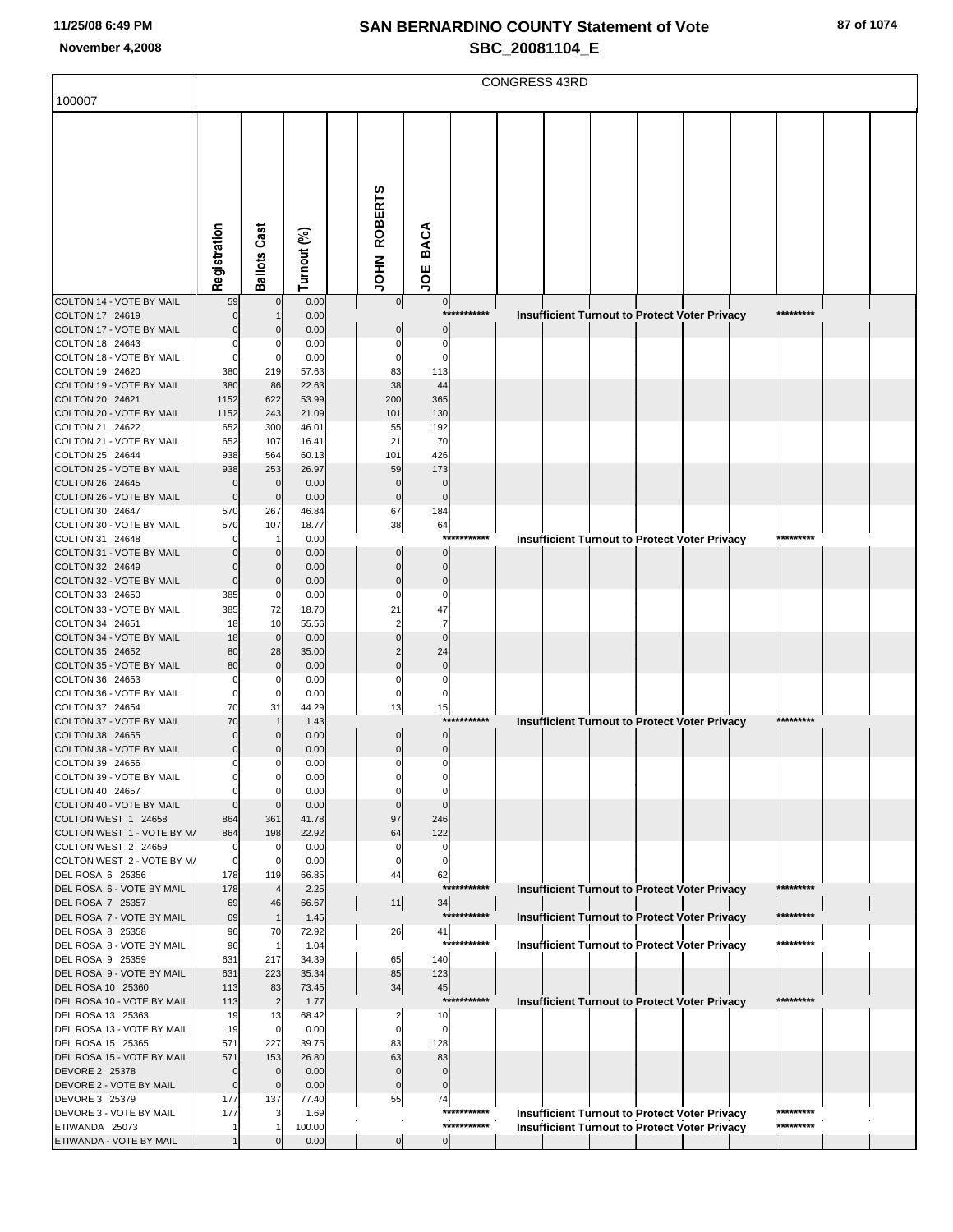|                                               |              |            |                |                |             | <b>CONGRESS 43RD</b> |  |  |  |  |
|-----------------------------------------------|--------------|------------|----------------|----------------|-------------|----------------------|--|--|--|--|
| 100007                                        |              |            |                |                |             |                      |  |  |  |  |
|                                               |              |            |                |                |             |                      |  |  |  |  |
|                                               |              | Cast       |                | <b>ROBERTS</b> | <b>BACA</b> |                      |  |  |  |  |
|                                               | Registration | Ballots    | Turnout (%)    | <b>NHOL</b>    | ğ           |                      |  |  |  |  |
| FONTANA 1 24661                               | 1220         | 547        | 44.84          | 233            | 263         |                      |  |  |  |  |
| FONTANA 1 - VOTE BY MAIL<br>FONTANA 2 24662   | 1220<br>144  | 392<br>119 | 32.13<br>82.64 | 187<br>62      | 182<br>50   |                      |  |  |  |  |
| FONTANA 2 - VOTE BY MAIL                      | 144          | 5          | 3.47           | 3              | 2           |                      |  |  |  |  |
| FONTANA 3 24663                               | 455          | 231        | 50.77          | 82             | 122         |                      |  |  |  |  |
| FONTANA 3 - VOTE BY MAIL                      | 455          | 155        | 34.07          | 58             | 81          |                      |  |  |  |  |
| FONTANA 4 24664<br>FONTANA 4 - VOTE BY MAIL   | 947<br>947   | 459<br>250 | 48.47<br>26.40 | 137<br>97      | 276<br>138  |                      |  |  |  |  |
| FONTANA 5 24665                               | 1027         | 477        | 46.45          | 178            | 265         |                      |  |  |  |  |
| FONTANA 5 - VOTE BY MAIL                      | 1027         | 346        | 33.69          | 149            | 173         |                      |  |  |  |  |
| FONTANA 6 24666                               | 763          | 394        | 51.64          | 170            | 197         |                      |  |  |  |  |
| FONTANA 6 - VOTE BY MAIL                      | 763          | 217        | 28.44          | 120            | 88          |                      |  |  |  |  |
| FONTANA 7 24667<br>FONTANA 7 - VOTE BY MAIL   | 1228<br>1228 | 613<br>304 | 49.92<br>24.76 | 219<br>128     | 351<br>161  |                      |  |  |  |  |
| FONTANA 8 24668                               | 1178         | 691        | 58.66          | 285            | 363         |                      |  |  |  |  |
| FONTANA 8 - VOTE BY MAIL                      | 1178         | 262        | 22.24          | 128            | 118         |                      |  |  |  |  |
| FONTANA 9 24669                               | 1261         | 631        | 50.04          | 234            | 348         |                      |  |  |  |  |
| FONTANA 9 - VOTE BY MAIL<br>FONTANA 10 24670  | 1261<br>1440 | 388<br>754 | 30.77<br>52.36 | 167<br>209     | 198<br>481  |                      |  |  |  |  |
| FONTANA 10 - VOTE BY MAIL                     | 1440         | 345        | 23.96          | 93             | 226         |                      |  |  |  |  |
| FONTANA 11 24671                              | 919          | 424        | 46.14          | 156            | 228         |                      |  |  |  |  |
| FONTANA 11 - VOTE BY MAIL                     | 919          | 225        | 24.48          | 90             | 114         |                      |  |  |  |  |
| FONTANA 12 24672<br>FONTANA 12 - VOTE BY MAIL | 1226<br>1226 | 703<br>319 | 57.34<br>26.02 | 226<br>126     | 415<br>177  |                      |  |  |  |  |
| FONTANA 13 24673                              | 1177         | 494        | 41.97          | 148            | 308         |                      |  |  |  |  |
| FONTANA 13 - VOTE BY MAIL                     | 1177         | 334        | 28.38          | 123            | 191         |                      |  |  |  |  |
| FONTANA 14 24674                              | 1121         | 657        | 58.61          | 188            | 414         |                      |  |  |  |  |
| FONTANA 14 - VOTE BY MAIL<br>FONTANA 15 24675 | 1121<br>688  | 284<br>322 | 25.33<br>46.80 | 113<br>94      | 157<br>199  |                      |  |  |  |  |
| FONTANA 15 - VOTE BY MAIL                     | 688          | 212        | 30.81          | 82             | 121         |                      |  |  |  |  |
| FONTANA 16 24676                              | 818          | 343        | 41.93          | 85             | 226         |                      |  |  |  |  |
| FONTANA 16 - VOTE BY MAIL                     | 818          | 152        | 18.58          | 50             | 92          |                      |  |  |  |  |
| FONTANA 17 24677<br>FONTANA 17 - VOTE BY MAIL | 1435<br>1435 | 705<br>243 | 49.13<br>16.93 | 163<br>79      | 475<br>156  |                      |  |  |  |  |
| FONTANA 18 24678                              | 1482         | 683        | 46.09          | 147            | 490         |                      |  |  |  |  |
| FONTANA 18 - VOTE BY MAIL                     | 1482         | 257        | 17.34          | 88             | 159         |                      |  |  |  |  |
| FONTANA 19 24679                              | 1407         | 579        | 41.15          | 140            | 391         |                      |  |  |  |  |
| FONTANA 19 - VOTE BY MAIL<br>FONTANA 20 24680 | 1407<br>1426 | 213<br>563 | 15.14<br>39.48 | 73<br>161      | 133<br>378  |                      |  |  |  |  |
| FONTANA 20 - VOTE BY MAIL                     | 1426         | 329        | 23.07          | 100            | 213         |                      |  |  |  |  |
| FONTANA 21 24681                              | 784          | 284        | 36.22          | 68             | 210         |                      |  |  |  |  |
| FONTANA 21 - VOTE BY MAIL                     | 784          | 132        | 16.84          | 40             | 88          |                      |  |  |  |  |
| FONTANA 22 24682<br>FONTANA 22 - VOTE BY MAIL | 1423<br>1423 | 580<br>257 | 40.76<br>18.06 | 133<br>99      | 411<br>147  |                      |  |  |  |  |
| FONTANA 23 24683                              | 1020         | 556        | 54.51          | 124            | 399         |                      |  |  |  |  |
| FONTANA 23 - VOTE BY MAIL                     | 1020         | 211        | 20.69          | 65             | 136         |                      |  |  |  |  |
| FONTANA 24 24684                              | 486          | 279        | 57.41          | 83             | 186         |                      |  |  |  |  |
| FONTANA 24 - VOTE BY MAIL<br>FONTANA 25 24685 | 486<br>479   | 96<br>421  | 19.75<br>87.89 | 37<br>119      | 52<br>281   |                      |  |  |  |  |
| FONTANA 25 - VOTE BY MAIL                     | 479          | 95         | 19.83          | 23             | 67          |                      |  |  |  |  |
| FONTANA 26 24686                              | 1320         | 741        | 56.14          | 158            | 536         |                      |  |  |  |  |
| FONTANA 26 - VOTE BY MAIL                     | 1320         | 218        | 16.52          | 64             | 147         |                      |  |  |  |  |
| FONTANA 27 24687                              | 909          | 782        | 86.03          | 210            | 505         |                      |  |  |  |  |
| FONTANA 27 - VOTE BY MAIL<br>FONTANA 28 24688 | 909<br>1017  | 199<br>212 | 21.89<br>20.85 | 56<br>63       | 127<br>133  |                      |  |  |  |  |
| FONTANA 28 - VOTE BY MAIL                     | 1017         | 199        | 19.57          | 61             | 129         |                      |  |  |  |  |
| FONTANA 29 24689                              | 1336         | 770        | 57.63          | 222            | 509         |                      |  |  |  |  |
| FONTANA 29 - VOTE BY MAIL                     | 1336         | 256        | 19.16          | 90             | 157         |                      |  |  |  |  |
| FONTANA 30 24690<br>FONTANA 30 - VOTE BY MAIL | 1432<br>1432 | 748<br>303 | 52.23<br>21.16 | 185<br>106     | 526<br>190  |                      |  |  |  |  |
| FONTANA 31 24691                              | 880          | 480        | 54.55          | 132            | 321         |                      |  |  |  |  |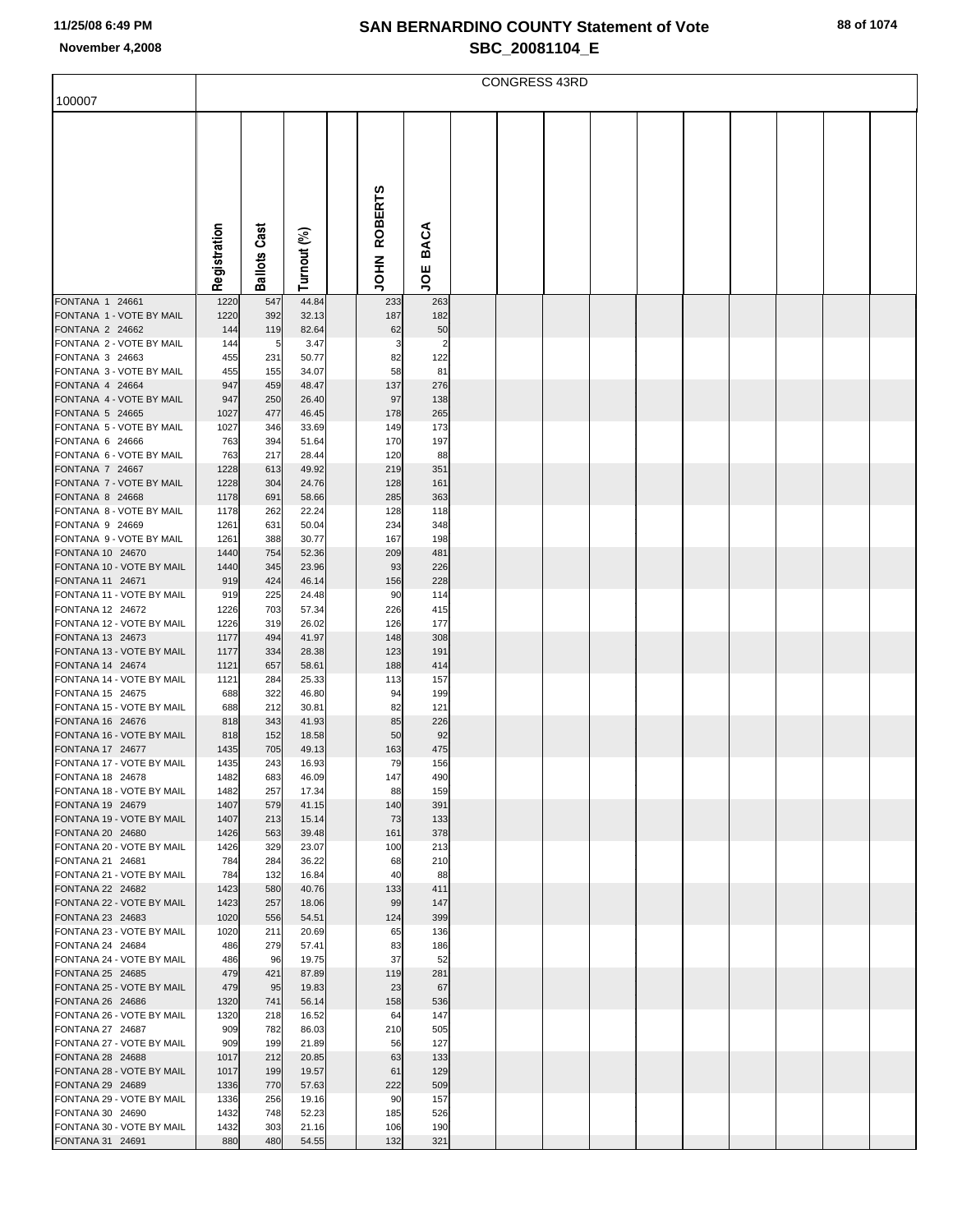|                                               |                  |                     |                |                            |                          |         | <b>CONGRESS 43RD</b> |  |                                                      |           |  |
|-----------------------------------------------|------------------|---------------------|----------------|----------------------------|--------------------------|---------|----------------------|--|------------------------------------------------------|-----------|--|
| 100007                                        |                  |                     |                |                            |                          |         |                      |  |                                                      |           |  |
|                                               |                  |                     |                |                            |                          |         |                      |  |                                                      |           |  |
|                                               |                  |                     |                |                            |                          |         |                      |  |                                                      |           |  |
|                                               |                  |                     |                |                            |                          |         |                      |  |                                                      |           |  |
|                                               |                  |                     |                |                            |                          |         |                      |  |                                                      |           |  |
|                                               |                  |                     |                |                            |                          |         |                      |  |                                                      |           |  |
|                                               |                  |                     |                | <b>ROBERTS</b>             |                          |         |                      |  |                                                      |           |  |
|                                               |                  |                     |                |                            | <b>BACA</b>              |         |                      |  |                                                      |           |  |
|                                               | Registration     | <b>Ballots Cast</b> | Turnout (%)    | NHOL                       |                          |         |                      |  |                                                      |           |  |
|                                               |                  |                     |                |                            | ğ                        |         |                      |  |                                                      |           |  |
| FONTANA 31 - VOTE BY MAIL                     | 880              | 135                 | 15.34          | 46                         | 78                       |         |                      |  |                                                      |           |  |
| FONTANA 32 24692<br>FONTANA 32 - VOTE BY MAIL | 582<br>582       | 341<br>127          | 58.59<br>21.82 | 105<br>56                  | 215<br>69                |         |                      |  |                                                      |           |  |
| FONTANA 33 24724                              | 523              | 288                 | 55.07          | 75                         | 192                      |         |                      |  |                                                      |           |  |
| FONTANA 33 - VOTE BY MAIL<br>FONTANA 34 24725 | 523<br>461       | 96<br>226           | 18.36<br>49.02 | 30<br>70                   | 59<br>143                |         |                      |  |                                                      |           |  |
| FONTANA 34 - VOTE BY MAIL                     | 461              | 88                  | 19.09          | 36                         | 48                       |         |                      |  |                                                      |           |  |
| FONTANA 35 24726                              | 711              | 324                 | 45.57          | 86                         | 220                      |         |                      |  |                                                      |           |  |
| FONTANA 35 - VOTE BY MAIL<br>FONTANA 36 24727 | 711<br>875       | 125<br>458          | 17.58<br>52.34 | 46<br>117                  | 64<br>314                |         |                      |  |                                                      |           |  |
| FONTANA 36 - VOTE BY MAIL                     | 875              | 202                 | 23.09          | 84                         | 113                      |         |                      |  |                                                      |           |  |
| FONTANA 37 24728                              | 1078             | 437                 | 40.54          | 148                        | 260                      |         |                      |  |                                                      |           |  |
| FONTANA 37 - VOTE BY MAIL<br>FONTANA 38 24729 | 1078<br>972      | 273<br>393          | 25.32<br>40.43 | 111<br>120                 | 147<br>256               |         |                      |  |                                                      |           |  |
| FONTANA 38 - VOTE BY MAIL                     | 972              | 190                 | 19.55          | 84                         | 100                      |         |                      |  |                                                      |           |  |
| FONTANA 39 24730<br>FONTANA 39 - VOTE BY MAIL | 1276             | 566<br>360          | 44.36          | 186                        | 357                      |         |                      |  |                                                      |           |  |
| FONTANA 40 24731                              | 1276<br>1063     | 361                 | 28.21<br>33.96 | 176<br>134                 | 161<br>211               |         |                      |  |                                                      |           |  |
| FONTANA 40 - VOTE BY MAIL                     | 1063             | 283                 | 26.62          | 115                        | 151                      |         |                      |  |                                                      |           |  |
| FONTANA 41 24732<br>FONTANA 41 - VOTE BY MAIL | 1251<br>1251     | 650<br>305          | 51.96<br>24.38 | 222<br>142                 | 375<br>144               |         |                      |  |                                                      |           |  |
| FONTANA 42 24733                              | 997              | 395                 | 39.62          | 106                        | 257                      |         |                      |  |                                                      |           |  |
| FONTANA 42 - VOTE BY MAIL                     | 997              | 247                 | 24.77          | 88                         | 150                      |         |                      |  |                                                      |           |  |
| FONTANA 43 24734<br>FONTANA 43 - VOTE BY MAIL | 1093<br>1093     | 562<br>231          | 51.42<br>21.13 | 149<br>78                  | 379<br>149               |         |                      |  |                                                      |           |  |
| FONTANA 44 24693                              | 818              | 423                 | 51.71          | 174                        | 223                      |         |                      |  |                                                      |           |  |
| FONTANA 44 - VOTE BY MAIL<br>FONTANA 45 24694 | 818              | 226<br>779          | 27.63          | 97                         | 120                      |         |                      |  |                                                      |           |  |
| FONTANA 45 - VOTE BY MAIL                     | 1253<br>1253     | 337                 | 62.17<br>26.90 | 223<br>114                 | 488<br>207               |         |                      |  |                                                      |           |  |
| FONTANA 46 24695                              | 708              | 477                 | 67.37          | 155                        | 254                      |         |                      |  |                                                      |           |  |
| FONTANA 46 - VOTE BY MAIL<br>FONTANA 47 24696 | 708<br>899       | 171<br>555          | 24.15<br>61.74 | 67<br>130                  | 86<br>387                |         |                      |  |                                                      |           |  |
| FONTANA 47 - VOTE BY MAIL                     | 899              | 205                 | 22.80          | 65                         | 134                      |         |                      |  |                                                      |           |  |
| FONTANA 48 24697                              | 611              | 290                 | 47.46          | 105                        | 165                      |         |                      |  |                                                      |           |  |
| FONTANA 48 - VOTE BY MAIL<br>FONTANA 49 24698 | 611<br>139       | 179<br>70           | 29.30<br>50.36 | 74<br>16                   | 93<br>48                 |         |                      |  |                                                      |           |  |
| FONTANA 49 - VOTE BY MAIL                     | 139              | $\overline{1}$      | 0.72           |                            | $***$                    | ******* |                      |  | <b>Insufficient Turnout to Protect Voter Privacy</b> | ********* |  |
| FONTANA 50 24699<br>FONTANA 50 - VOTE BY MAIL | 888<br>888       | 372<br>298          | 41.89<br>33.56 | 126<br>153                 | 220<br>138               |         |                      |  |                                                      |           |  |
| FONTANA 51 24700                              | 850              | 393                 | 46.24          | 137                        | 233                      |         |                      |  |                                                      |           |  |
| FONTANA 51 - VOTE BY MAIL                     | 850              | 278                 | 32.71          | 112                        | 155                      |         |                      |  |                                                      |           |  |
| FONTANA 52 24701<br>FONTANA 52 - VOTE BY MAIL | 0<br>$\mathbf 0$ | 0<br>$\mathbf 0$    | 0.00<br>0.00   | $\mathbf 0$<br>$\mathbf 0$ | $\pmb{0}$<br>$\mathbf 0$ |         |                      |  |                                                      |           |  |
| FONTANA 53 24702                              | 971              | 273                 | 28.12          | 77                         | 171                      |         |                      |  |                                                      |           |  |
| FONTANA 53 - VOTE BY MAIL<br>FONTANA 54 24703 | 971<br>1478      | 251<br>685          | 25.85<br>46.35 | 98<br>209                  | 141<br>413               |         |                      |  |                                                      |           |  |
| FONTANA 54 - VOTE BY MAIL                     | 1478             | 391                 | 26.45          | 156                        | 196                      |         |                      |  |                                                      |           |  |
| FONTANA 55 24704                              | 736              | 398                 | 54.08          | 183                        | 187                      |         |                      |  |                                                      |           |  |
| FONTANA 55 - VOTE BY MAIL<br>FONTANA 56 24705 | 736<br>757       | 213<br>355          | 28.94<br>46.90 | 101<br>96                  | 104<br>232               |         |                      |  |                                                      |           |  |
| FONTANA 56 - VOTE BY MAIL                     | 757              | 179                 | 23.65          | 66                         | 106                      |         |                      |  |                                                      |           |  |
| FONTANA 57 24706                              | 888              | 412                 | 46.40          | 99                         | 285                      |         |                      |  |                                                      |           |  |
| FONTANA 57 - VOTE BY MAIL<br>FONTANA 58 24707 | 888<br>919       | 217<br>344          | 24.44<br>37.43 | 87<br>86                   | 124<br>234               |         |                      |  |                                                      |           |  |
| FONTANA 58 - VOTE BY MAIL                     | 919              | 163                 | 17.74          | 48                         | 94                       |         |                      |  |                                                      |           |  |
| FONTANA 59 24708<br>FONTANA 59 - VOTE BY MAIL | 467<br>467       | 177<br>117          | 37.90<br>25.05 | 56<br>39                   | 111<br>76                |         |                      |  |                                                      |           |  |
| FONTANA 60 24709                              | 556              | 242                 | 43.53          | 75                         | 153                      |         |                      |  |                                                      |           |  |
| FONTANA 60 - VOTE BY MAIL                     | 556              | 109                 | 19.60          | 42                         | 62                       |         |                      |  |                                                      |           |  |
| FONTANA 61 24735<br>FONTANA 61 - VOTE BY MAIL | 739<br>739       | 244<br>292          | 33.02<br>39.51 | 91<br>119                  | 130<br>164               |         |                      |  |                                                      |           |  |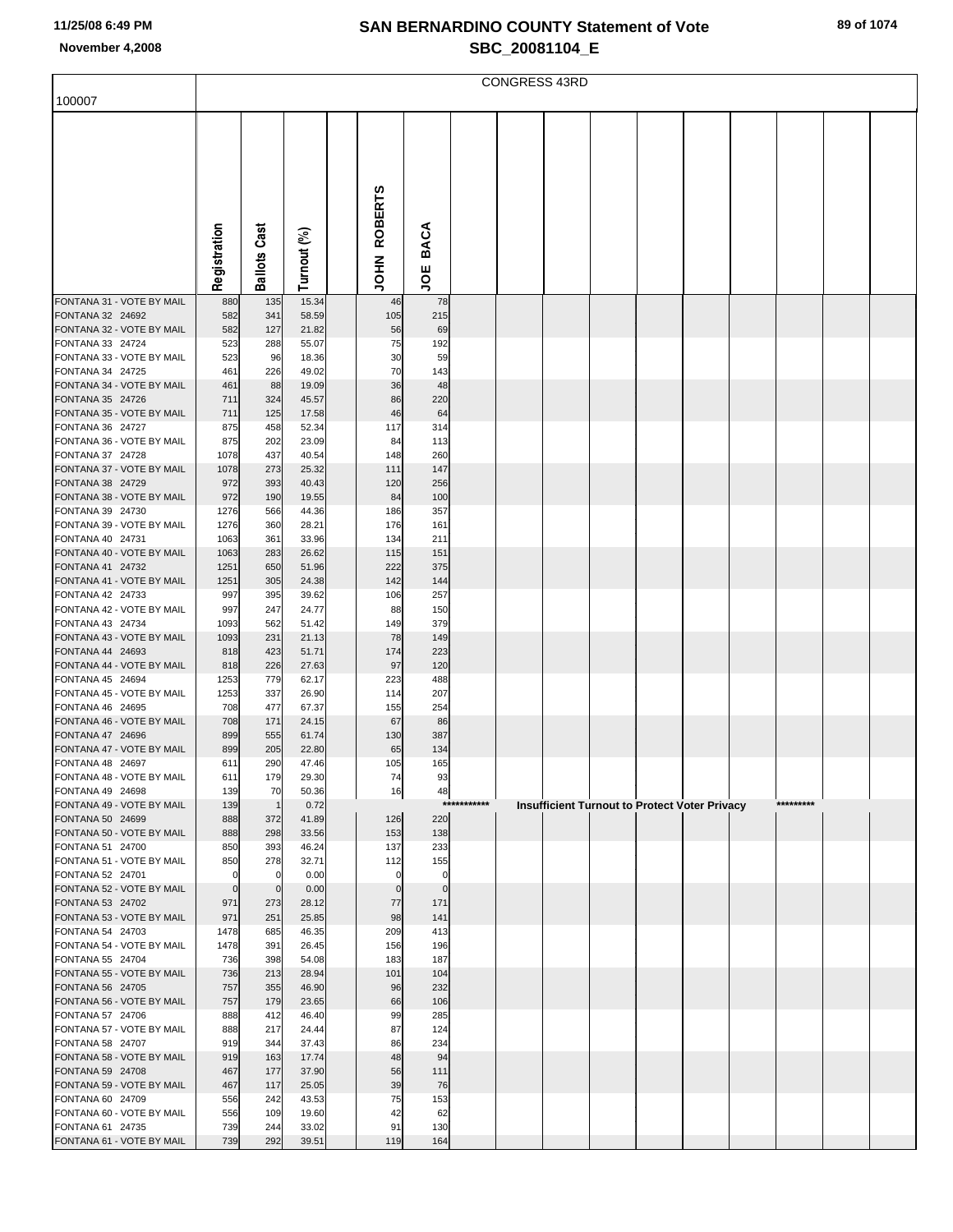| 100007                                               |                            |                            |                |                            |                          |             | <b>CONGRESS 43RD</b> |  |                                                      |  |           |  |
|------------------------------------------------------|----------------------------|----------------------------|----------------|----------------------------|--------------------------|-------------|----------------------|--|------------------------------------------------------|--|-----------|--|
|                                                      |                            |                            |                |                            |                          |             |                      |  |                                                      |  |           |  |
|                                                      |                            |                            |                |                            |                          |             |                      |  |                                                      |  |           |  |
|                                                      |                            |                            |                |                            |                          |             |                      |  |                                                      |  |           |  |
|                                                      |                            |                            |                |                            |                          |             |                      |  |                                                      |  |           |  |
|                                                      |                            |                            |                |                            |                          |             |                      |  |                                                      |  |           |  |
|                                                      |                            |                            |                | <b>ROBERTS</b>             |                          |             |                      |  |                                                      |  |           |  |
|                                                      |                            |                            |                |                            |                          |             |                      |  |                                                      |  |           |  |
|                                                      |                            |                            |                |                            | <b>BACA</b>              |             |                      |  |                                                      |  |           |  |
|                                                      | Registration               | <b>Ballots Cast</b>        | Turnout (%)    | NHOL                       |                          |             |                      |  |                                                      |  |           |  |
|                                                      |                            |                            |                |                            | ξ                        |             |                      |  |                                                      |  |           |  |
| FONTANA 62 24710                                     | 600                        | 261                        | 43.50          | 64                         | 178                      |             |                      |  |                                                      |  |           |  |
| FONTANA 62 - VOTE BY MAIL<br>FONTANA 63 24711        | 600<br>1086                | 117<br>542                 | 19.50<br>49.91 | 39<br>139                  | 77<br>360                |             |                      |  |                                                      |  |           |  |
| FONTANA 63 - VOTE BY MAIL                            | 1086                       | 350                        | 32.23          | 137                        | 194                      |             |                      |  |                                                      |  |           |  |
| FONTANA 64 24712                                     | 940                        | 422                        | 44.89          | 112                        | 291                      |             |                      |  |                                                      |  |           |  |
| FONTANA 64 - VOTE BY MAIL<br>FONTANA 65 24736        | 940<br>1030                | 143<br>506                 | 15.21<br>49.13 | 37<br>129                  | 99<br>344                |             |                      |  |                                                      |  |           |  |
| FONTANA 65 - VOTE BY MAIL                            | 1030                       | 244                        | 23.69          | 82                         | 154                      |             |                      |  |                                                      |  |           |  |
| FONTANA 66 24737                                     | 862                        | 447                        | 51.86          | 104                        | 316                      |             |                      |  |                                                      |  |           |  |
| FONTANA 66 - VOTE BY MAIL<br>FONTANA 67 24738        | 862<br>818                 | 142<br>323                 | 16.47<br>39.49 | 62<br>79                   | 75<br>226                |             |                      |  |                                                      |  |           |  |
| FONTANA 67 - VOTE BY MAIL                            | 818                        | 156                        | 19.07          | 71                         | 79                       |             |                      |  |                                                      |  |           |  |
| FONTANA 68 24739                                     | 938                        | 382                        | 40.72          | 123                        | 233                      |             |                      |  |                                                      |  |           |  |
| FONTANA 68 - VOTE BY MAIL<br>FONTANA 69 24740        | 938<br>449                 | 206<br>233                 | 21.96<br>51.89 | 73<br>79                   | 121<br>145               |             |                      |  |                                                      |  |           |  |
| FONTANA 69 - VOTE BY MAIL                            | 449                        | 127                        | 28.29          | 49                         | 68                       |             |                      |  |                                                      |  |           |  |
| FONTANA 70 24713                                     |                            | $\mathbf 0$                | 0.00           | $\Omega$                   | $\Omega$                 |             |                      |  |                                                      |  |           |  |
| FONTANA 70 - VOTE BY MAIL<br>FONTANA 74 24717        |                            | $\mathbf 0$                | 0.00           | $\Omega$                   | $\Omega$<br>$\Omega$     |             |                      |  |                                                      |  |           |  |
| FONTANA 74 - VOTE BY MAIL                            | 5                          | 5<br>$\mathbf 0$           | 100.00<br>0.00 | $\mathbf 0$                | $\Omega$                 |             |                      |  |                                                      |  |           |  |
| FONTANA 75 24741                                     | 659                        | 365                        | 55.39          | 83                         | 251                      |             |                      |  |                                                      |  |           |  |
| FONTANA 75 - VOTE BY MAIL                            | 659                        | 169                        | 25.64          | 53                         | 107                      |             |                      |  |                                                      |  |           |  |
| FONTANA 76 24718<br>FONTANA 76 - VOTE BY MAIL        |                            | 0<br>$\mathbf 0$           | 0.00<br>0.00   | 0<br>0                     | 0<br>$\Omega$            |             |                      |  |                                                      |  |           |  |
| FONTANA 77 24719                                     |                            | $\mathbf 0$                | 0.00           | $\mathbf 0$                | $\mathbf 0$              |             |                      |  |                                                      |  |           |  |
| FONTANA 77 - VOTE BY MAIL                            | $\Omega$                   | $\mathbf 0$                | 0.00           | $\mathbf 0$                | $\mathbf 0$              |             |                      |  |                                                      |  |           |  |
| FONTANA 78 24720<br>FONTANA 78 - VOTE BY MAIL        | 92<br>92                   | 62<br>$\overline{2}$       | 67.39<br>2.17  | 25                         | 32                       | *********** |                      |  | <b>Insufficient Turnout to Protect Voter Privacy</b> |  | ********* |  |
| FONTANA 79 24721                                     | 14                         | $\overline{7}$             | 50.00          | $\overline{\mathbf{c}}$    | $\Delta$                 |             |                      |  |                                                      |  |           |  |
| FONTANA 79 - VOTE BY MAIL                            | 14                         | $\mathbf 0$                | 0.00           | $\mathbf 0$                | $\mathbf 0$              |             |                      |  |                                                      |  |           |  |
| FONTANA 80 24742<br>FONTANA 80 - VOTE BY MAIL        | C<br>0                     | $\Omega$<br>$\Omega$       | 0.00<br>0.00   | $\mathbf 0$<br>$\mathbf 0$ | $\Omega$<br>$\Omega$     |             |                      |  |                                                      |  |           |  |
| FONTANA 81 24743                                     | $\Omega$                   | $\Omega$                   | 0.00           | $\mathbf 0$                | $\Omega$                 |             |                      |  |                                                      |  |           |  |
| FONTANA 81 - VOTE BY MAIL                            | $\mathbf 0$                | $\overline{0}$             | 0.00           | $\overline{0}$             |                          |             |                      |  |                                                      |  |           |  |
| FONTANA 82 24722<br>FONTANA 82 - VOTE BY MAIL        | 177<br>177                 | 97<br>$\overline{1}$       | 54.80<br>0.56  | 28                         | 65                       | ******      |                      |  | <b>Insufficient Turnout to Protect Voter Privacy</b> |  | ********* |  |
| FONTANA 83 24723                                     |                            | $\Omega$                   | 0.00           | $\mathbf 0$                | $\pmb{0}$                |             |                      |  |                                                      |  |           |  |
| FONTANA 83 - VOTE BY MAIL                            |                            | $\mathbf 0$                | 0.00           | $\mathbf 0$                | $\mathbf 0$              |             |                      |  |                                                      |  |           |  |
| FONTANA 84 24744<br>FONTANA 84 - VOTE BY MAIL        | $\mathbf 0$<br>$\mathbf 0$ | $\mathbf 0$<br>$\mathbf 0$ | 0.00<br>0.00   | $\bf{0}$<br>$\mathbf 0$    | $\pmb{0}$<br>$\mathbf 0$ |             |                      |  |                                                      |  |           |  |
| FONTANA WEST 1 24745                                 | 684                        | 596                        | 87.13          | 142                        | 420                      |             |                      |  |                                                      |  |           |  |
| FONTANA WEST 1 - VOTE BY N                           | 684                        | 134                        | 19.59          | 55                         | 75                       |             |                      |  |                                                      |  |           |  |
| FONTANA WEST 2 24746<br>FONTANA WEST 2 - VOTE BY N   | 681<br>681                 | 408<br>89                  | 59.91<br>13.07 | 67<br>23                   | 315<br>64                |             |                      |  |                                                      |  |           |  |
| FONTANA WEST 3 24747                                 | 999                        | 943                        | 94.39          | 208                        | 686                      |             |                      |  |                                                      |  |           |  |
| FONTANA WEST 3 - VOTE BY N                           | 999                        | 143                        | 14.31          | 33                         | 103                      |             |                      |  |                                                      |  |           |  |
| FONTANA WEST 4 24748<br>FONTANA WEST 4 - VOTE BY N   | 972<br>972                 | 72<br>125                  | 7.41<br>12.86  | 13<br>44                   | 55<br>78                 |             |                      |  |                                                      |  |           |  |
| FONTANA WEST 5 24749                                 | 860                        | 509                        | 59.19          | 86                         | 391                      |             |                      |  |                                                      |  |           |  |
| FONTANA WEST 5 - VOTE BY N                           | 860                        | 149                        | 17.33          | 33                         | 109                      |             |                      |  |                                                      |  |           |  |
| FONTANA WEST 6 24750<br>FONTANA WEST 6 - VOTE BY N   | 774<br>774                 | 317<br>153                 | 40.96<br>19.77 | 60<br>44                   | 239<br>98                |             |                      |  |                                                      |  |           |  |
| FONTANA WEST 7 24751                                 | 23                         | 8                          | 34.78          |                            | 6                        |             |                      |  |                                                      |  |           |  |
| FONTANA WEST 7 - VOTE BY N                           | 23                         | $\mathbf 0$                | 0.00           | 0                          | $\mathbf 0$              |             |                      |  |                                                      |  |           |  |
| FONTANA WEST 8 24752<br>FONTANA WEST 8 - VOTE BY N   | 39<br>39                   | 28<br>$\mathbf 0$          | 71.79<br>0.00  | 8<br>$\mathbf 0$           | 20<br>$\mathbf 0$        |             |                      |  |                                                      |  |           |  |
| FONTANA WEST 9 24753                                 | 772                        | 100                        | 12.95          | 17                         | 73                       |             |                      |  |                                                      |  |           |  |
| FONTANA WEST 9 - VOTE BY N                           | 772                        | 111                        | 14.38          | 29                         | 80                       |             |                      |  |                                                      |  |           |  |
| FONTANA WEST 10 24754<br>FONTANA WEST 10 - VOTE BY I | 429<br>429                 | 184<br>63                  | 42.89<br>14.69 | 49<br>18                   | 123<br>43                |             |                      |  |                                                      |  |           |  |
| FONTANA WEST 11 24755                                | 19                         | 11                         | 57.89          | $\overline{3}$             | 8                        |             |                      |  |                                                      |  |           |  |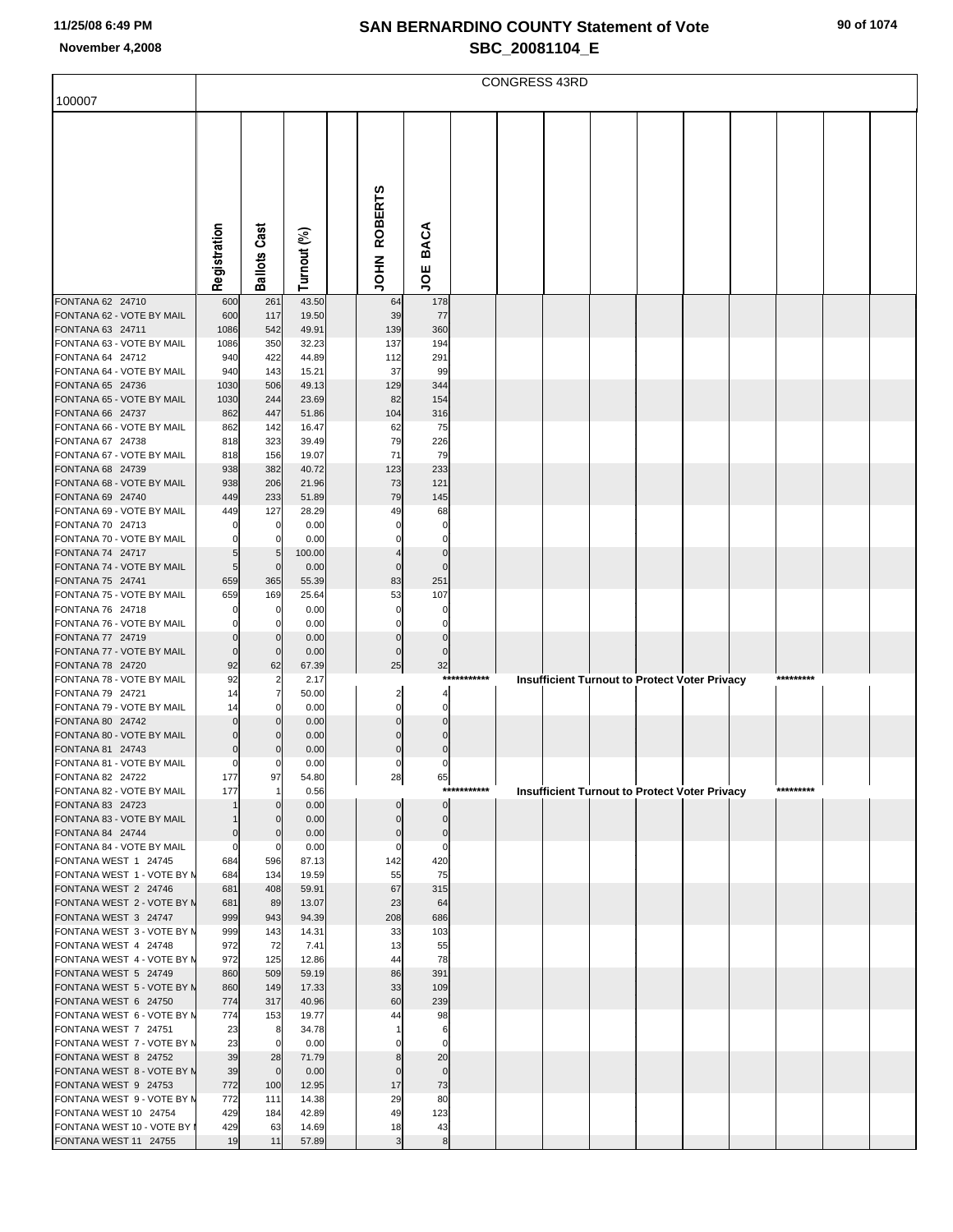|                                                    |              |                         |                |                        |                            | <b>CONGRESS 43RD</b> |  |  |  |  |
|----------------------------------------------------|--------------|-------------------------|----------------|------------------------|----------------------------|----------------------|--|--|--|--|
| 100007                                             |              |                         |                |                        |                            |                      |  |  |  |  |
|                                                    | Registration | <b>Ballots Cast</b>     | Turnout (%)    | <b>ROBERTS</b><br>HIQL | <b>BACA</b><br>ğ           |                      |  |  |  |  |
| FONTANA WEST 11 - VOTE BY<br>FONTANA WEST 12 24756 | 19<br>0      | $\mathbf 0$<br>$\Omega$ | 0.00<br>0.00   | 0<br>$\mathbf 0$       | $\mathbf 0$<br>$\mathbf 0$ |                      |  |  |  |  |
| FONTANA WEST 12 - VOTE BY I                        | 0            | $\mathcal{C}$           | 0.00           | $\mathbf 0$            | $\Omega$                   |                      |  |  |  |  |
| FONTANA WEST 13 24757                              |              | C                       | 0.00           | 0                      | 0                          |                      |  |  |  |  |
| FONTANA WEST 13 - VOTE BY I                        | ŋ            | 0                       | 0.00           | $\mathbf 0$            | $\Omega$                   |                      |  |  |  |  |
| FONTANA WEST 14 24758<br>FONTANA WEST 14 - VOTE BY |              | C<br>$\Omega$           | 0.00<br>0.00   | 0<br>$\mathbf 0$       | 0<br>$\Omega$              |                      |  |  |  |  |
| FONTANA WEST 15 24759                              |              | $\Omega$                | 0.00           | $\mathbf 0$            | $\Omega$                   |                      |  |  |  |  |
| FONTANA WEST 15 - VOTE BY                          | 0            | $\Omega$                | 0.00           | $\mathbf 0$            | $\mathbf 0$                |                      |  |  |  |  |
| FONTANA WEST 16 24760                              |              | C                       | 0.00           | 0                      | $\Omega$                   |                      |  |  |  |  |
| FONTANA WEST 16 - VOTE BY I<br>LYTLE CREEK 4 25200 | 0            | 0<br>C                  | 0.00<br>0.00   | 0<br>0                 | 0<br>0                     |                      |  |  |  |  |
| LYTLE CREEK 4 - VOTE BY MAII                       |              | $\Omega$                | 0.00           | $\mathbf 0$            | $\Omega$                   |                      |  |  |  |  |
| MUSCOY 1 25385                                     | 0            | $\Omega$                | 0.00           | $\mathbf 0$            | $\mathbf 0$                |                      |  |  |  |  |
| MUSCOY 1 - VOTE BY MAIL                            | $\mathbf 0$  | $\mathbf 0$             | 0.00           | $\pmb{0}$              | $\mathbf 0$                |                      |  |  |  |  |
| MUSCOY 2 25386                                     | 514          | 139                     | 27.04          | 31                     | 98                         |                      |  |  |  |  |
| MUSCOY 2 - VOTE BY MAIL<br>MUSCOY 3 25387          | 514<br>609   | 82<br>280               | 15.95<br>45.98 | 30<br>48               | 49<br>211                  |                      |  |  |  |  |
| MUSCOY 3 - VOTE BY MAIL                            | 609          | 82                      | 13.46          | 20                     | 57                         |                      |  |  |  |  |
| MUSCOY 4 25388                                     | 950          | 414                     | 43.58          | 113                    | 273                        |                      |  |  |  |  |
| MUSCOY 4 - VOTE BY MAIL                            | 950          | 138                     | 14.53          | 35                     | 91                         |                      |  |  |  |  |
| MUSCOY 5 25389<br>MUSCOY 5 - VOTE BY MAIL          | 948<br>948   | 415<br>91               | 43.78<br>9.60  | 83<br>38               | 286<br>49                  |                      |  |  |  |  |
| ONTARIO 1 24918                                    | 1180         | 598                     | 50.68          | 170                    | 376                        |                      |  |  |  |  |
| ONTARIO 1 - VOTE BY MAIL                           | 1180         | 261                     | 22.12          | 87                     | 154                        |                      |  |  |  |  |
| <b>ONTARIO 2 24919</b>                             | 1085         | 570                     | 52.53          | 211                    | 315                        |                      |  |  |  |  |
| ONTARIO 2 - VOTE BY MAIL<br>ONTARIO 3 24920        | 1085         | 297                     | 27.37          | 149                    | 141                        |                      |  |  |  |  |
| ONTARIO 3 - VOTE BY MAIL                           | 870<br>870   | 455<br>244              | 52.30<br>28.05 | 177<br>144             | 241<br>84                  |                      |  |  |  |  |
| ONTARIO 4 24921                                    | 1097         | 584                     | 53.24          | 205                    | 328                        |                      |  |  |  |  |
| ONTARIO 4 - VOTE BY MAIL                           | 1097         | 303                     | 27.62          | 130                    | 153                        |                      |  |  |  |  |
| <b>ONTARIO 5 24922</b>                             | 1180         | 515                     | 43.64          | 115                    | 360                        |                      |  |  |  |  |
| ONTARIO 5 - VOTE BY MAIL<br>ONTARIO 6 24923        | 1180<br>769  | 316<br>426              | 26.78<br>55.40 | 111<br>88              | 193<br>299                 |                      |  |  |  |  |
| ONTARIO 6 - VOTE BY MAIL                           | 769          | 166                     | 21.59          | 46                     | 113                        |                      |  |  |  |  |
| ONTARIO 7 24924                                    | 1079         | 484                     | 44.86          | 121                    | 326                        |                      |  |  |  |  |
| ONTARIO 7 - VOTE BY MAIL                           | 1079         | 251                     | 23.26          | 79                     | 154                        |                      |  |  |  |  |
| <b>ONTARIO 8 24925</b><br>ONTARIO 8 - VOTE BY MAIL | 1041<br>1041 | 398<br>241              | 38.23<br>23.15 | 77<br>62               | 297<br>168                 |                      |  |  |  |  |
| ONTARIO 9 24926                                    | 1055         | 459                     | 43.51          | 98                     | 330                        |                      |  |  |  |  |
| ONTARIO 9 - VOTE BY MAIL                           | 1055         | 209                     | 19.81          | 58                     | 135                        |                      |  |  |  |  |
| <b>ONTARIO 10 24927</b>                            | 1240         | 607                     | 48.95          | 142                    | 413                        |                      |  |  |  |  |
| ONTARIO 10 - VOTE BY MAIL<br>ONTARIO 11 24928      | 1240<br>894  | 301<br>373              | 24.27<br>41.72 | 107<br>104             | 168<br>252                 |                      |  |  |  |  |
| ONTARIO 11 - VOTE BY MAIL                          | 894          | 243                     | 27.18          | 79                     | 149                        |                      |  |  |  |  |
| ONTARIO 12 24929                                   | 1153         | 541                     | 46.92          | 180                    | 301                        |                      |  |  |  |  |
| ONTARIO 12 - VOTE BY MAIL                          | 1153         | 350                     | 30.36          | 153                    | 170                        |                      |  |  |  |  |
| ONTARIO 13 24930<br>ONTARIO 13 - VOTE BY MAIL      | 847<br>847   | 431<br>209              | 50.89<br>24.68 | 154<br>84              | 240<br>111                 |                      |  |  |  |  |
| ONTARIO 14 24931                                   | 1229         | 651                     | 52.97          | 230                    | 347                        |                      |  |  |  |  |
| ONTARIO 14 - VOTE BY MAIL                          | 1229         | 322                     | 26.20          | 151                    | 153                        |                      |  |  |  |  |
| <b>ONTARIO 15 24932</b>                            | 1152         | 649                     | 56.34          | 141                    | 462                        |                      |  |  |  |  |
| ONTARIO 15 - VOTE BY MAIL                          | 1152         | 246                     | 21.35          | 84                     | 153                        |                      |  |  |  |  |
| ONTARIO 16 24933<br>ONTARIO 16 - VOTE BY MAIL      | 1308<br>1308 | 603<br>263              | 46.10<br>20.11 | 104<br>77              | 454<br>175                 |                      |  |  |  |  |
| <b>ONTARIO 17 24934</b>                            | 1193         | 532                     | 44.59          | 113                    | 376                        |                      |  |  |  |  |
| ONTARIO 17 - VOTE BY MAIL                          | 1193         | 202                     | 16.93          | 61                     | 132                        |                      |  |  |  |  |
| ONTARIO 18 24935                                   | 1005         | 480                     | 47.76          | 120                    | 317                        |                      |  |  |  |  |
| ONTARIO 18 - VOTE BY MAIL<br>ONTARIO 19 24936      | 1005<br>1275 | 249<br>567              | 24.78<br>44.47 | 91<br>142              | 145<br>368                 |                      |  |  |  |  |
| ONTARIO 19 - VOTE BY MAIL                          | 1275         | 287                     | 22.51          | 76                     | 193                        |                      |  |  |  |  |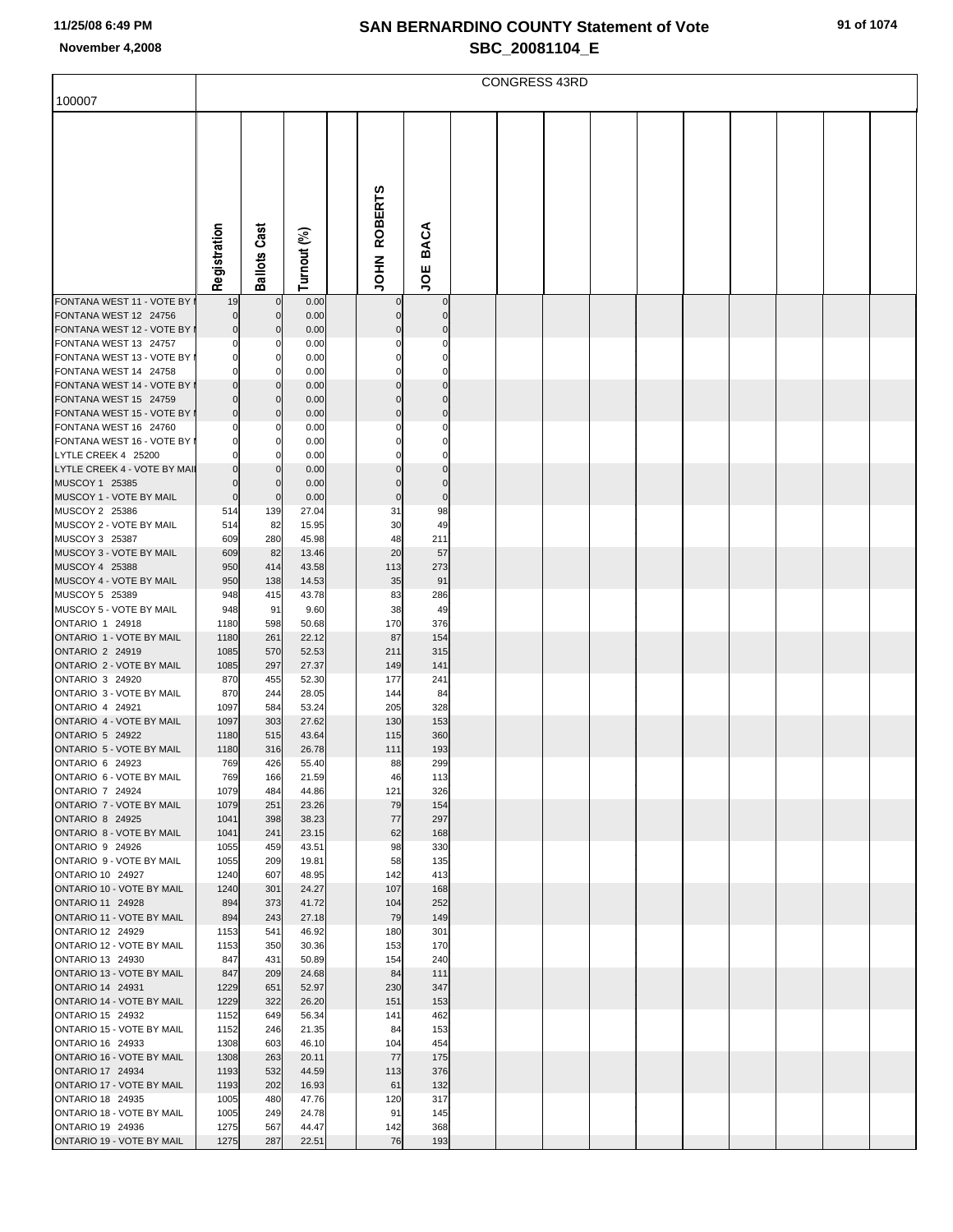|                                                      |              |                     |                |                |             | <b>CONGRESS 43RD</b> |  |  |  |  |
|------------------------------------------------------|--------------|---------------------|----------------|----------------|-------------|----------------------|--|--|--|--|
| 100007                                               |              |                     |                |                |             |                      |  |  |  |  |
|                                                      |              |                     |                |                |             |                      |  |  |  |  |
|                                                      |              |                     |                |                |             |                      |  |  |  |  |
|                                                      |              |                     |                |                |             |                      |  |  |  |  |
|                                                      |              |                     |                |                |             |                      |  |  |  |  |
|                                                      |              |                     |                |                |             |                      |  |  |  |  |
|                                                      |              |                     |                | <b>ROBERTS</b> |             |                      |  |  |  |  |
|                                                      |              |                     |                |                |             |                      |  |  |  |  |
|                                                      |              |                     |                |                | <b>BACA</b> |                      |  |  |  |  |
|                                                      |              |                     |                |                |             |                      |  |  |  |  |
|                                                      | Registration | <b>Ballots Cast</b> | Turnout (%)    | HA<br>S        | ğ           |                      |  |  |  |  |
| ONTARIO 20 24937                                     | 758          | 303                 | 39.97          | 55             | 230         |                      |  |  |  |  |
| ONTARIO 20 - VOTE BY MAIL                            | 758          | 157                 | 20.71          | 43             | 106         |                      |  |  |  |  |
| ONTARIO 21 24938                                     | 1443         | 669                 | 46.36          | 117            | 487         |                      |  |  |  |  |
| ONTARIO 21 - VOTE BY MAIL                            | 1443         | 294                 | 20.37          | 75             | 195         |                      |  |  |  |  |
| ONTARIO 22 24939<br>ONTARIO 22 - VOTE BY MAIL        | 1476<br>1476 | 824<br>294          | 55.83<br>19.92 | 169<br>82      | 539<br>189  |                      |  |  |  |  |
| ONTARIO 23 24940                                     | 679          | 282                 | 41.53          | 69             | 183         |                      |  |  |  |  |
| ONTARIO 23 - VOTE BY MAIL                            | 679          | 183                 | 26.95          | 62             | 108         |                      |  |  |  |  |
| ONTARIO 24 24941                                     | 1119         | 516                 | 46.11          | 128            | 342         |                      |  |  |  |  |
| ONTARIO 24 - VOTE BY MAIL                            | 1119         | 299                 | 26.72          | 121            | 157         |                      |  |  |  |  |
| <b>ONTARIO 25 24942</b><br>ONTARIO 25 - VOTE BY MAIL | 1309<br>1309 | 609<br>200          | 46.52<br>15.28 | 98<br>42       | 465<br>148  |                      |  |  |  |  |
| <b>ONTARIO 26 24943</b>                              | 1033         | 489                 | 47.34          | 65             | 385         |                      |  |  |  |  |
| ONTARIO 26 - VOTE BY MAIL                            | 1033         | 173                 | 16.75          | 30             | 138         |                      |  |  |  |  |
| <b>ONTARIO 27 24944</b>                              | 1015         | 429                 | 42.27          | 136            | 258         |                      |  |  |  |  |
| ONTARIO 27 - VOTE BY MAIL<br>ONTARIO 28 24945        | 1015<br>1389 | 316                 | 31.13          | 114            | 173<br>426  |                      |  |  |  |  |
| ONTARIO 28 - VOTE BY MAIL                            | 1389         | 620<br>357          | 44.64<br>25.70 | 144<br>130     | 210         |                      |  |  |  |  |
| <b>ONTARIO 29 24946</b>                              | 1140         | 482                 | 42.28          | 47             | 396         |                      |  |  |  |  |
| ONTARIO 29 - VOTE BY MAIL                            | 1140         | 272                 | 23.86          | 36             | 230         |                      |  |  |  |  |
| ONTARIO 30 24947                                     | 1006         | 390                 | 38.77          | 124            | 228         |                      |  |  |  |  |
| ONTARIO 30 - VOTE BY MAIL<br>ONTARIO 31 24948        | 1006<br>1136 | 362<br>522          | 35.98<br>45.95 | 193<br>155     | 144<br>333  |                      |  |  |  |  |
| ONTARIO 31 - VOTE BY MAIL                            | 1136         | 296                 | 26.06          | 107            | 168         |                      |  |  |  |  |
| ONTARIO 32 24949                                     | 797          | 393                 | 49.31          | 96             | 250         |                      |  |  |  |  |
| ONTARIO 32 - VOTE BY MAIL                            | 797          | 163                 | 20.45          | 56             | 98          |                      |  |  |  |  |
| ONTARIO 33 24950<br>ONTARIO 33 - VOTE BY MAIL        | 1168         | 626                 | 53.60<br>23.63 | 133            | 426<br>174  |                      |  |  |  |  |
| ONTARIO 34 24951                                     | 1168<br>1210 | 276<br>465          | 38.43          | 83<br>147      | 262         |                      |  |  |  |  |
| ONTARIO 34 - VOTE BY MAIL                            | 1210         | 266                 | 21.98          | 95             | 157         |                      |  |  |  |  |
| ONTARIO 35 24952                                     | 898          | 487                 | 54.23          | 112            | 315         |                      |  |  |  |  |
| ONTARIO 35 - VOTE BY MAIL                            | 898          | 211                 | 23.50          | 73             | 126         |                      |  |  |  |  |
| ONTARIO 36 24953<br>ONTARIO 36 - VOTE BY MAIL        | 638<br>638   | 264<br>135          | 41.38<br>21.16 | 50<br>49       | 192<br>76   |                      |  |  |  |  |
| ONTARIO 37 24954                                     | 1026         | 421                 | 41.03          | 138            | 256         |                      |  |  |  |  |
| ONTARIO 37 - VOTE BY MAIL                            | 1026         | 313                 | 30.51          | 136            | 158         |                      |  |  |  |  |
| ONTARIO 38 24955                                     | 637          | 288                 | 45.21          | 78             | 200         |                      |  |  |  |  |
| ONTARIO 38 - VOTE BY MAIL<br>ONTARIO 39 24956        | 637<br>1225  | 138<br>583          | 21.66<br>47.59 | 42<br>179      | 88<br>354   |                      |  |  |  |  |
| ONTARIO 39 - VOTE BY MAIL                            | 1225         | 382                 | 31.18          | 162            | 181         |                      |  |  |  |  |
| ONTARIO 40 24957                                     | 1327         | 605                 | 45.59          | 203            | 351         |                      |  |  |  |  |
| ONTARIO 40 - VOTE BY MAIL                            | 1327         | 338                 | 25.47          | 142            | 176         |                      |  |  |  |  |
| ONTARIO 41 24958<br>ONTARIO 41 - VOTE BY MAIL        | 1198<br>1198 | 626<br>343          | 52.25<br>28.63 | 208<br>151     | 353<br>176  |                      |  |  |  |  |
| ONTARIO 42 24959                                     | 1231         | 567                 | 46.06          | 152            | 358         |                      |  |  |  |  |
| ONTARIO 42 - VOTE BY MAIL                            | 1231         | 378                 | 30.71          | 188            | 167         |                      |  |  |  |  |
| ONTARIO 43 24960                                     | 1247         | 619                 | 49.64          | 178            | 403         |                      |  |  |  |  |
| ONTARIO 43 - VOTE BY MAIL                            | 1247         | 278                 | 22.29          | 112            | 157         |                      |  |  |  |  |
| ONTARIO 44 24961<br>ONTARIO 44 - VOTE BY MAIL        | 936<br>936   | 478<br>263          | 51.07<br>28.10 | 137<br>115     | 302<br>133  |                      |  |  |  |  |
| ONTARIO 45 24962                                     | 1102         | 505                 | 45.83          | 159            | 308         |                      |  |  |  |  |
| ONTARIO 45 - VOTE BY MAIL                            | 1102         | 332                 | 30.13          | 115            | 191         |                      |  |  |  |  |
| ONTARIO 46 24963                                     | 899          | 405                 | 45.05          | 105            | 258         |                      |  |  |  |  |
| ONTARIO 46 - VOTE BY MAIL<br><b>ONTARIO 47 24964</b> | 899<br>713   | 252<br>419          | 28.03<br>58.77 | 72<br>109      | 162<br>269  |                      |  |  |  |  |
| ONTARIO 47 - VOTE BY MAIL                            | 713          | 190                 | 26.65          | 72             | 104         |                      |  |  |  |  |
| <b>ONTARIO 48 24965</b>                              | 151          | 126                 | 83.44          | 55             | 59          |                      |  |  |  |  |
| ONTARIO 48 - VOTE BY MAIL                            | 151          | $\mathbf 0$         | 0.00           | 0              | 0           |                      |  |  |  |  |
| ONTARIO 50 24967<br>ONTARIO 50 - VOTE BY MAIL        | 655<br>655   | 328<br>147          | 50.08<br>22.44 | 65<br>72       | 225<br>73   |                      |  |  |  |  |
| ONTARIO 51 24968                                     | 790          | 411                 | 52.03          | 110            | 267         |                      |  |  |  |  |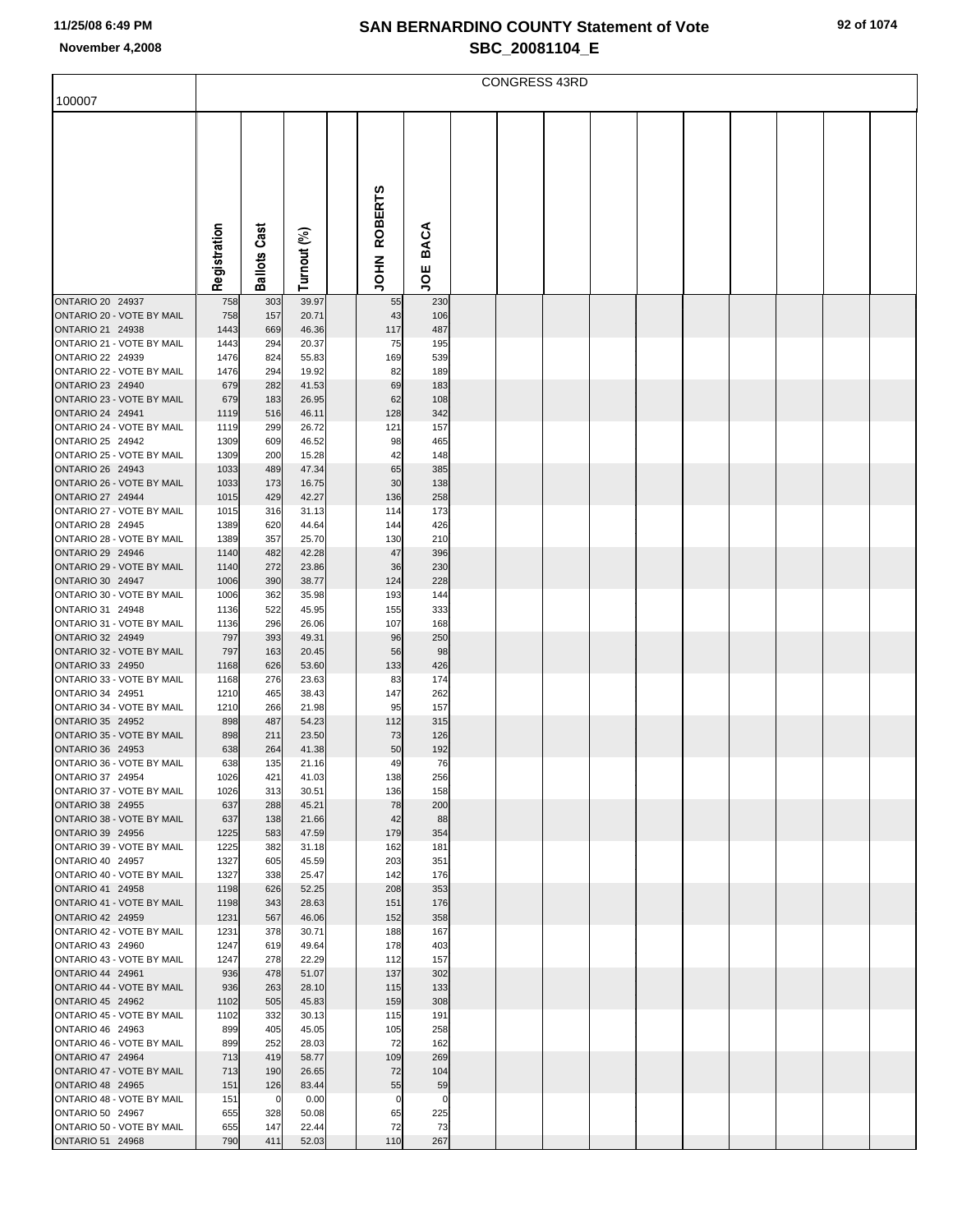|                                               |              |                            |                |                                |                         |             | <b>CONGRESS 43RD</b> |  |                                                      |           |  |
|-----------------------------------------------|--------------|----------------------------|----------------|--------------------------------|-------------------------|-------------|----------------------|--|------------------------------------------------------|-----------|--|
| 100007                                        |              |                            |                |                                |                         |             |                      |  |                                                      |           |  |
|                                               |              |                            |                |                                |                         |             |                      |  |                                                      |           |  |
|                                               |              |                            |                |                                |                         |             |                      |  |                                                      |           |  |
|                                               |              |                            |                |                                |                         |             |                      |  |                                                      |           |  |
|                                               |              |                            |                |                                |                         |             |                      |  |                                                      |           |  |
|                                               |              |                            |                | <b>ROBERTS</b>                 |                         |             |                      |  |                                                      |           |  |
|                                               |              |                            |                |                                |                         |             |                      |  |                                                      |           |  |
|                                               |              |                            |                |                                | <b>BACA</b>             |             |                      |  |                                                      |           |  |
|                                               | Registration | <b>Ballots Cast</b>        | Turnout (%)    | <b>NHOL</b>                    | υÖ                      |             |                      |  |                                                      |           |  |
|                                               |              |                            |                |                                |                         |             |                      |  |                                                      |           |  |
| ONTARIO 51 - VOTE BY MAIL<br>ONTARIO 52 24969 | 790<br>753   | 180<br>375                 | 22.78<br>49.80 | 61<br>137                      | 106<br>190              |             |                      |  |                                                      |           |  |
| ONTARIO 52 - VOTE BY MAIL                     | 753          | 244                        | 32.40          | 118                            | 118                     |             |                      |  |                                                      |           |  |
| ONTARIO 53 24970<br>ONTARIO 53 - VOTE BY MAIL | 525<br>525   | 237<br>148                 | 45.14<br>28.19 | 68<br>71                       | 147<br>71               |             |                      |  |                                                      |           |  |
| ONTARIO 54 24971                              | 612          | 319                        | 52.12          | 92                             | 207                     |             |                      |  |                                                      |           |  |
| ONTARIO 54 - VOTE BY MAIL                     | 612          | 206                        | 33.66          | 72                             | 118                     |             |                      |  |                                                      |           |  |
| ONTARIO 55 24972<br>ONTARIO 55 - VOTE BY MAIL | 727<br>727   | 402<br>164                 | 55.30<br>22.56 | 92<br>67                       | 278<br>90               |             |                      |  |                                                      |           |  |
| ONTARIO 56 24973                              | 676          | 226                        | 33.43          | 42                             | 169                     |             |                      |  |                                                      |           |  |
| ONTARIO 56 - VOTE BY MAIL<br>ONTARIO 57 24974 | 676<br>713   | 135<br>296                 | 19.97<br>41.51 | 27<br>66                       | 100<br>212              |             |                      |  |                                                      |           |  |
| ONTARIO 57 - VOTE BY MAIL                     | 713          | 201                        | 28.19          | 70                             | 121                     |             |                      |  |                                                      |           |  |
| <b>ONTARIO 58 24975</b>                       | 518          | 265                        | 51.16          | 59                             | 183                     |             |                      |  |                                                      |           |  |
| ONTARIO 58 - VOTE BY MAIL<br>ONTARIO 59 24976 | 518<br>430   | 187<br>233                 | 36.10<br>54.19 | 66<br>66                       | 109<br>152              |             |                      |  |                                                      |           |  |
| ONTARIO 59 - VOTE BY MAIL                     | 430          | 120                        | 27.91          | 46                             | 70                      |             |                      |  |                                                      |           |  |
| ONTARIO 60 24977<br>ONTARIO 60 - VOTE BY MAIL | 14<br>14     | 10<br>$\mathbf 0$          | 71.43<br>0.00  | $\overline{2}$<br>$\mathbf{0}$ | 6<br>$\mathbf 0$        |             |                      |  |                                                      |           |  |
| ONTARIO 61 24978                              | 143          | 85                         | 59.44          | 13                             | 66                      |             |                      |  |                                                      |           |  |
| ONTARIO 61 - VOTE BY MAIL<br>ONTARIO 62 24979 | 143          | 5                          | 3.50           | $\overline{\mathbf{3}}$        | $\mathbf{1}$            | *********** |                      |  |                                                      | ********* |  |
| ONTARIO 62 - VOTE BY MAIL                     |              | 0                          | 0.00<br>0.00   |                                | 0                       |             |                      |  | <b>Insufficient Turnout to Protect Voter Privacy</b> |           |  |
| ONTARIO 63 24980                              |              | 0                          | 0.00           | $\Omega$                       | $\Omega$                |             |                      |  |                                                      |           |  |
| ONTARIO 63 - VOTE BY MAIL<br>ONTARIO 64 24981 |              | $\mathbf 0$<br>$\mathbf 0$ | 0.00<br>0.00   | $\Omega$<br>$\Omega$           | $\mathbf 0$<br>$\Omega$ |             |                      |  |                                                      |           |  |
| ONTARIO 64 - VOTE BY MAIL                     |              | $\mathbf 0$                | 0.00           | $\overline{0}$                 | $\mathbf 0$             |             |                      |  |                                                      |           |  |
| ONTARIO 65 24982<br>ONTARIO 65 - VOTE BY MAIL |              | 0<br>0                     | 0.00<br>0.00   | 0<br>0                         | $\Omega$                |             |                      |  |                                                      |           |  |
| ONTARIO 66 24983                              |              | $\Omega$                   | 0.00           | 0                              |                         |             |                      |  |                                                      |           |  |
| ONTARIO 66 - VOTE BY MAIL                     |              | $\Omega$                   | 0.00           | $\overline{0}$                 | $\overline{0}$          | *********** |                      |  |                                                      | ********* |  |
| ONTARIO 67 24984<br>ONTARIO 67 - VOTE BY MAIL |              | $\mathbf 0$                | 100.00<br>0.00 | $\overline{0}$                 | $\overline{0}$          |             |                      |  | <b>Insufficient Turnout to Protect Voter Privacy</b> |           |  |
| ONTARIO 68 24985                              | 4            | 3                          | 75.00          |                                |                         | *********** |                      |  | <b>Insufficient Turnout to Protect Voter Privacy</b> | ********* |  |
| ONTARIO 68 - VOTE BY MAIL<br>ONTARIO 69 24986 | 115          | $\mathbf 0$<br>70          | 0.00<br>60.87  | $\circ$<br>33                  | $\circ$<br>34           |             |                      |  |                                                      |           |  |
| ONTARIO 69 - VOTE BY MAIL                     | 115          | $\overline{1}$             | 0.87           |                                |                         | *********** |                      |  | <b>Insufficient Turnout to Protect Voter Privacy</b> | ********* |  |
| RIALTO 1 25144                                | 1421         | 611<br>493                 | 43.00          | 213                            | 352<br>273              |             |                      |  |                                                      |           |  |
| RIALTO 1 - VOTE BY MAIL<br>RIALTO 2 25145     | 1421<br>216  | 131                        | 34.69<br>60.65 | 200<br>32                      | 95                      |             |                      |  |                                                      |           |  |
| RIALTO 2 - VOTE BY MAIL                       | 216          | 9                          | 4.17           | 5                              | 4                       |             |                      |  |                                                      |           |  |
| RIALTO 3 25146<br>RIALTO 3 - VOTE BY MAIL     | 698<br>698   | 293<br>212                 | 41.98<br>30.37 | 71<br>89                       | 205<br>114              |             |                      |  |                                                      |           |  |
| RIALTO 4 25147                                | 997          | 477                        | 47.84          | 134                            | 291                     |             |                      |  |                                                      |           |  |
| RIALTO 4 - VOTE BY MAIL<br>RIALTO 5 25148     | 997<br>849   | 287<br>444                 | 28.79<br>52.30 | 102<br>97                      | 174<br>312              |             |                      |  |                                                      |           |  |
| RIALTO 5 - VOTE BY MAIL                       | 849          | 217                        | 25.56          | 80                             | 124                     |             |                      |  |                                                      |           |  |
| RIALTO 6 25149                                | 673          | 304                        | 45.17          | 67                             | 222                     |             |                      |  |                                                      |           |  |
| RIALTO 6 - VOTE BY MAIL<br>RIALTO 7 25150     | 673<br>1283  | 166<br>500                 | 24.67<br>38.97 | 44<br>98                       | 111<br>369              |             |                      |  |                                                      |           |  |
| RIALTO 7 - VOTE BY MAIL                       | 1283         | 394                        | 30.71          | 121                            | 253                     |             |                      |  |                                                      |           |  |
| RIALTO 8 25151<br>RIALTO 8 - VOTE BY MAIL     | 757<br>757   | 252<br>224                 | 33.29<br>29.59 | 60<br>47                       | 176<br>166              |             |                      |  |                                                      |           |  |
| RIALTO 9 25152                                | 1350         | 606                        | 44.89          | 128                            | 440                     |             |                      |  |                                                      |           |  |
| RIALTO 9 - VOTE BY MAIL<br>RIALTO 10 25153    | 1350<br>1057 | 257<br>563                 | 19.04<br>53.26 | 79<br>141                      | 162<br>382              |             |                      |  |                                                      |           |  |
| RIALTO 10 - VOTE BY MAIL                      | 1057         | 190                        | 17.98          | 55                             | 119                     |             |                      |  |                                                      |           |  |
| RIALTO 11 25154                               | 583          | 256                        | 43.91          | 82                             | 158                     |             |                      |  |                                                      |           |  |
| RIALTO 11 - VOTE BY MAIL<br>RIALTO 12 25155   | 583<br>1054  | 129<br>634                 | 22.13<br>60.15 | 29<br>154                      | 96<br>431               |             |                      |  |                                                      |           |  |
| RIALTO 12 - VOTE BY MAIL                      | 1054         | 194                        | 18.41          | 53                             | 126                     |             |                      |  |                                                      |           |  |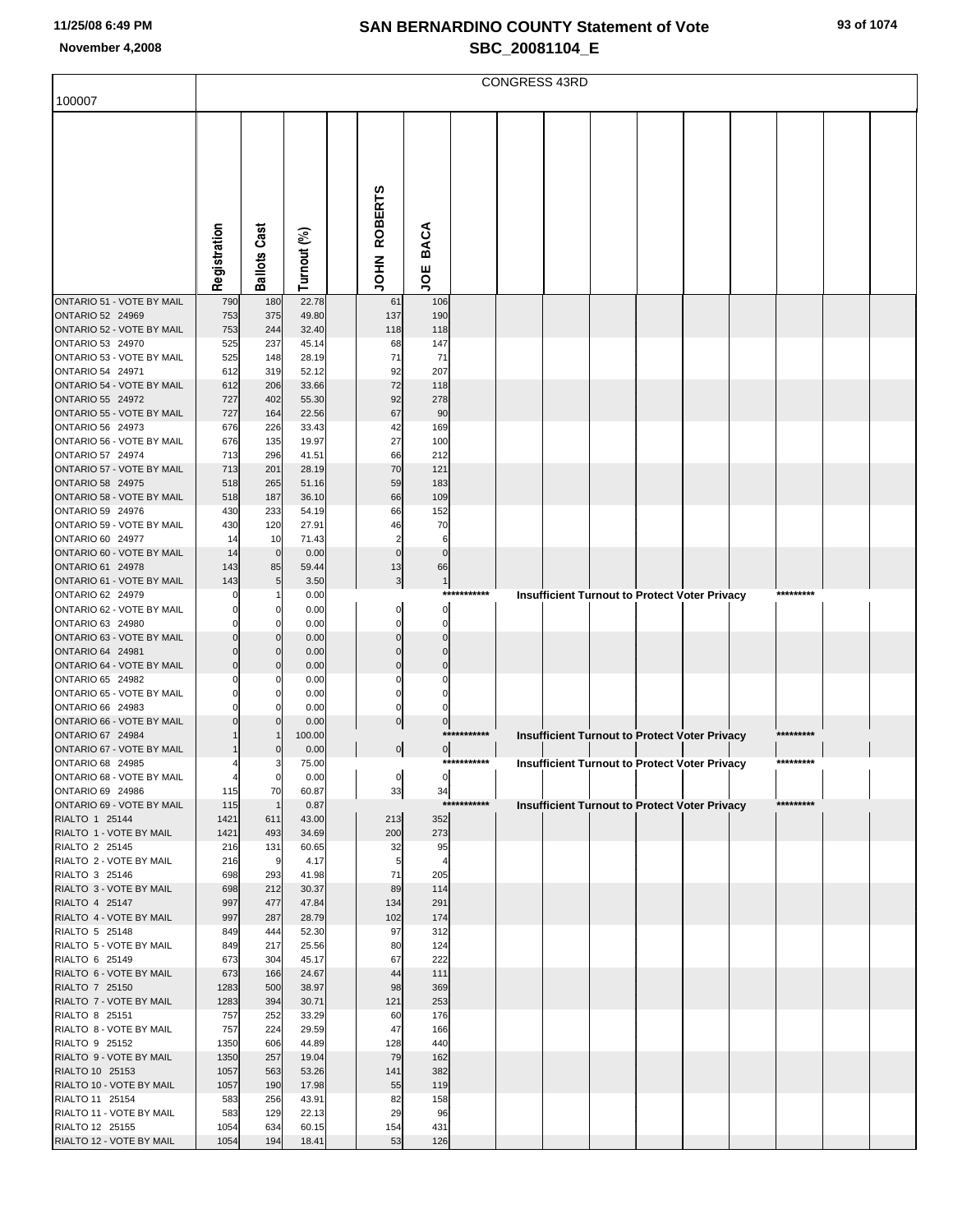|                                                     |                |                     |                |                        |                  |             | <b>CONGRESS 43RD</b> |  |                                               |           |  |
|-----------------------------------------------------|----------------|---------------------|----------------|------------------------|------------------|-------------|----------------------|--|-----------------------------------------------|-----------|--|
| 100007                                              |                |                     |                |                        |                  |             |                      |  |                                               |           |  |
|                                                     |                |                     |                |                        |                  |             |                      |  |                                               |           |  |
|                                                     | Registration   | <b>Ballots Cast</b> | Turnout (%)    | <b>ROBERTS</b><br>NHOL | <b>BACA</b><br>ğ |             |                      |  |                                               |           |  |
|                                                     |                |                     |                |                        |                  |             |                      |  |                                               |           |  |
| RIALTO 13 25156                                     | 1446           | 644                 | 44.54          | 115                    | 477              |             |                      |  |                                               |           |  |
| RIALTO 13 - VOTE BY MAIL<br>RIALTO 14 25157         | 1446<br>1349   | 281<br>667          | 19.43<br>49.44 | 74<br>172              | 197<br>454       |             |                      |  |                                               |           |  |
| RIALTO 14 - VOTE BY MAIL                            | 1349           | 338                 | 25.06          | 88                     | 226              |             |                      |  |                                               |           |  |
| RIALTO 15 25158                                     | 1223           | 457                 | 37.37          | 82                     | 342              |             |                      |  |                                               |           |  |
| RIALTO 15 - VOTE BY MAIL                            | 1223           | 216                 | 17.66          | 65                     | 138              |             |                      |  |                                               |           |  |
| RIALTO 16 25159<br>RIALTO 16 - VOTE BY MAIL         | 1174           | 601                 | 51.19          | 153                    | 414              |             |                      |  |                                               |           |  |
| RIALTO 17 25160                                     | 1174<br>1022   | 290<br>410          | 24.70<br>40.12 | 96<br>108              | 177<br>279       |             |                      |  |                                               |           |  |
| RIALTO 17 - VOTE BY MAIL                            | 1022           | 317                 | 31.02          | 110                    | 187              |             |                      |  |                                               |           |  |
| RIALTO 18 25161                                     | 1250           | 442                 | 35.36          | 118                    | 297              |             |                      |  |                                               |           |  |
| RIALTO 18 - VOTE BY MAIL                            | 1250           | 296                 | 23.68          | 104                    | 179              |             |                      |  |                                               |           |  |
| RIALTO 19 25162<br>RIALTO 19 - VOTE BY MAIL         | 1253           | 485<br>249          | 38.71<br>19.87 | 128<br>81              | 336              |             |                      |  |                                               |           |  |
| RIALTO 20 25163                                     | 1253<br>1493   | 483                 | 32.35          | 106                    | 161<br>335       |             |                      |  |                                               |           |  |
| RIALTO 20 - VOTE BY MAIL                            | 1493           | 309                 | 20.70          | 79                     | 217              |             |                      |  |                                               |           |  |
| RIALTO 21 25164                                     | 1561           | 667                 | 42.73          | 121                    | 502              |             |                      |  |                                               |           |  |
| RIALTO 21 - VOTE BY MAIL                            | 1561           | 362                 | 23.19          | 81                     | 260              |             |                      |  |                                               |           |  |
| RIALTO 22 25165<br>RIALTO 22 - VOTE BY MAIL         | 1327<br>1327   | 567                 | 42.73          | 105                    | 429              |             |                      |  |                                               |           |  |
| RIALTO 23 25166                                     | 1019           | 322<br>327          | 24.27<br>32.09 | 108<br>64              | 203<br>238       |             |                      |  |                                               |           |  |
| RIALTO 23 - VOTE BY MAIL                            | 1019           | 163                 | 16.00          | 37                     | 116              |             |                      |  |                                               |           |  |
| RIALTO 24 25167                                     | 848            | 496                 | 58.49          | 114                    | 346              |             |                      |  |                                               |           |  |
| RIALTO 24 - VOTE BY MAIL                            | 848            | 206                 | 24.29          | 49                     | 146              |             |                      |  |                                               |           |  |
| RIALTO 25 25168<br>RIALTO 25 - VOTE BY MAIL         | 1354<br>1354   | 635<br>288          | 46.90<br>21.27 | 161<br>93              | 434<br>179       |             |                      |  |                                               |           |  |
| RIALTO 26 25169                                     | 1145           | 459                 | 40.09          | 102                    | 332              |             |                      |  |                                               |           |  |
| RIALTO 26 - VOTE BY MAIL                            | 1145           | 238                 | 20.79          | 92                     | 140              |             |                      |  |                                               |           |  |
| RIALTO 27 25170                                     | 1367           | 597                 | 43.67          | 168                    | 396              |             |                      |  |                                               |           |  |
| RIALTO 27 - VOTE BY MAIL                            | 1367           | 302                 | 22.09          | 106                    | 183              |             |                      |  |                                               |           |  |
| RIALTO 28 25171<br>RIALTO 28 - VOTE BY MAIL         | 881<br>881     | 386<br>201          | 43.81<br>22.81 | 88<br>64               | 265<br>110       |             |                      |  |                                               |           |  |
| RIALTO 29 25172                                     | 59             | 38                  | 64.41          | 8                      | 22               |             |                      |  |                                               |           |  |
| RIALTO 29 - VOTE BY MAIL                            | 59             |                     | 0.00           |                        |                  |             |                      |  |                                               |           |  |
| RIALTO 30 25173                                     | $\overline{0}$ | 0                   | 0.00           | 0                      | $\mathbf 0$      |             |                      |  |                                               |           |  |
| RIALTO 30 - VOTE BY MAIL                            | 0              | 0                   | 0.00           |                        |                  |             |                      |  |                                               |           |  |
| RIALTO 31 25174<br>RIALTO 31 - VOTE BY MAIL         | 1333<br>1333   | 615<br>452          | 46.14<br>33.91 | 192<br>189             | 369<br>239       |             |                      |  |                                               |           |  |
| RIALTO 32 25175                                     | 673            | 297                 | 44.13          | 66                     | 211              |             |                      |  |                                               |           |  |
| RIALTO 32 - VOTE BY MAIL                            | 673            | 121                 | 17.98          | 39                     | 77               |             |                      |  |                                               |           |  |
| RIALTO 33 25176                                     | 704            | 311                 | 44.18          | 82                     | 214              |             |                      |  |                                               |           |  |
| RIALTO 33 - VOTE BY MAIL<br>RIALTO 34 25177         | 704<br>687     | 172<br>276          | 24.43<br>40.17 | 58<br>65               | 103<br>197       |             |                      |  |                                               |           |  |
| RIALTO 34 - VOTE BY MAIL                            | 687            | 157                 | 22.85          | 56                     | 93               |             |                      |  |                                               |           |  |
| RIALTO 35 25178                                     | 520            | 338                 | 65.00          | 100                    | 209              |             |                      |  |                                               |           |  |
| RIALTO 35 - VOTE BY MAIL                            | 520            | 110                 | 21.15          | 52                     | 54               |             |                      |  |                                               |           |  |
| RIALTO 36 25179                                     | 776            | 411                 | 52.96          | 129                    | 240              |             |                      |  |                                               |           |  |
| RIALTO 36 - VOTE BY MAIL<br>RIALTO 37 25180         | 776<br>904     | 180<br>323          | 23.20<br>35.73 | 82<br>66               | 86<br>236        |             |                      |  |                                               |           |  |
| RIALTO 37 - VOTE BY MAIL                            | 904            | 164                 | 18.14          | 36                     | 120              |             |                      |  |                                               |           |  |
| RIALTO 38 25181                                     | 955            | 492                 | 51.52          | 89                     | 378              |             |                      |  |                                               |           |  |
| RIALTO 38 - VOTE BY MAIL                            | 955            | 217                 | 22.72          | 57                     | 150              |             |                      |  |                                               |           |  |
| RIALTO 39 25182                                     | 0              | 0                   | 0.00           | $\mathbf 0$            | $\pmb{0}$        |             |                      |  |                                               |           |  |
| RIALTO 39 - VOTE BY MAIL<br>RIALTO 40 25183         | 0<br>3         | 0<br>-1             | 0.00<br>33.33  | $\pmb{0}$              | $\pmb{0}$        | *********** |                      |  | Insufficient Turnout to Protect Voter Privacy | ********* |  |
| RIALTO 40 - VOTE BY MAIL                            | 3              | $\mathbf 0$         | 0.00           | $\mathbf 0$            | $\overline{0}$   |             |                      |  |                                               |           |  |
| RIALTO NORTH 1 25202                                | 1241           | 605                 | 48.75          | 225                    | 339              |             |                      |  |                                               |           |  |
| RIALTO NORTH 1 - VOTE BY M.                         | 1241           | 356                 | 28.69          | 160                    | 171              |             |                      |  |                                               |           |  |
| RIALTO NORTH 2 25203<br>RIALTO NORTH 2 - VOTE BY M. | 396<br>396     | 201<br>90           | 50.76<br>22.73 | 45<br>29               | 143<br>59        |             |                      |  |                                               |           |  |
| RIALTO NORTH 3 25204                                | 116            | 75                  | 64.66          | 23                     | 48               |             |                      |  |                                               |           |  |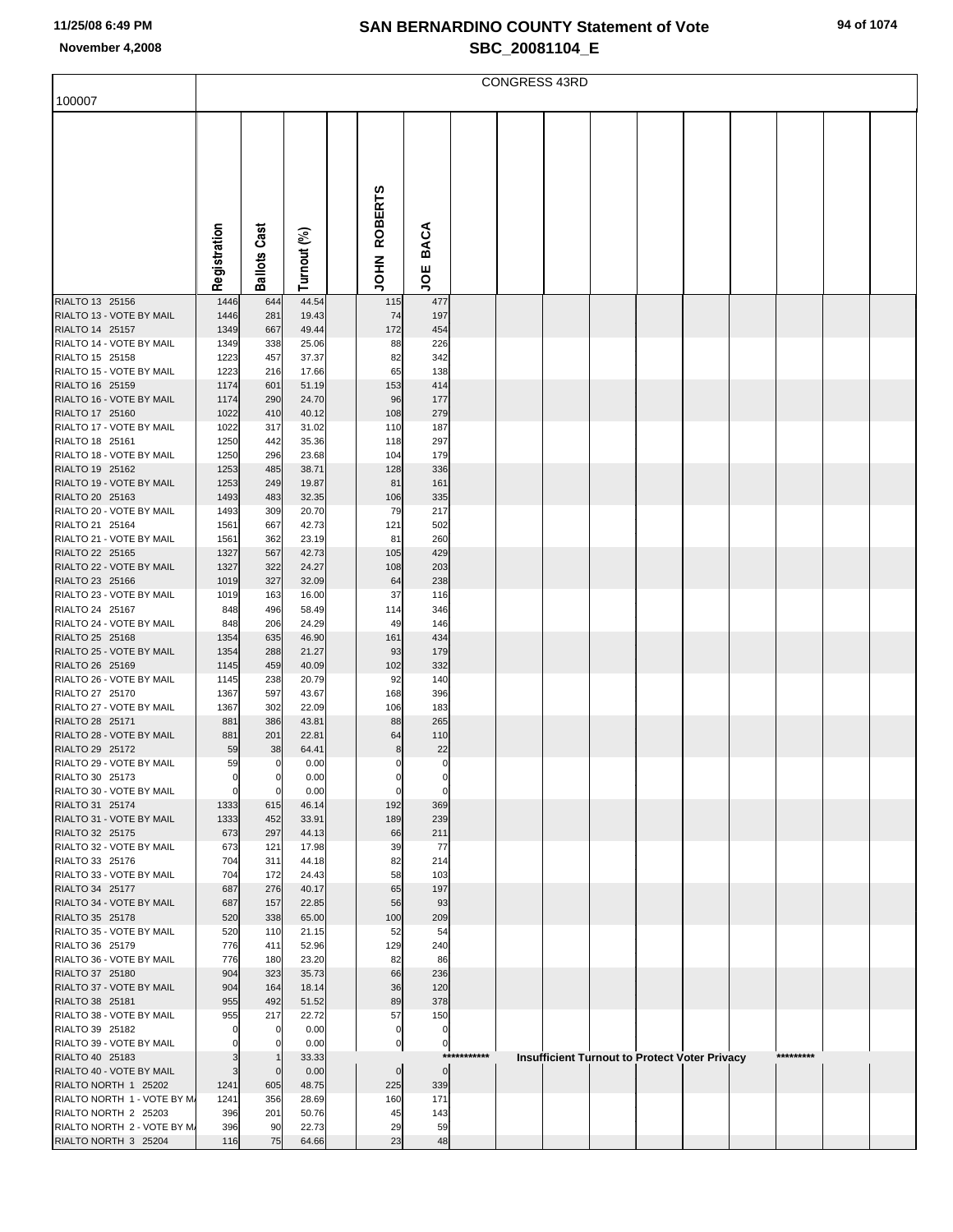|                                                       |                         |                     |                |                      |                      |             | <b>CONGRESS 43RD</b> |  |                                                      |           |  |
|-------------------------------------------------------|-------------------------|---------------------|----------------|----------------------|----------------------|-------------|----------------------|--|------------------------------------------------------|-----------|--|
| 100007                                                |                         |                     |                |                      |                      |             |                      |  |                                                      |           |  |
|                                                       |                         |                     |                |                      |                      |             |                      |  |                                                      |           |  |
|                                                       |                         |                     |                |                      |                      |             |                      |  |                                                      |           |  |
|                                                       |                         |                     |                |                      |                      |             |                      |  |                                                      |           |  |
|                                                       |                         |                     |                |                      |                      |             |                      |  |                                                      |           |  |
|                                                       |                         |                     |                |                      |                      |             |                      |  |                                                      |           |  |
|                                                       |                         |                     |                |                      |                      |             |                      |  |                                                      |           |  |
|                                                       |                         |                     |                | <b>ROBERTS</b>       |                      |             |                      |  |                                                      |           |  |
|                                                       |                         |                     |                |                      | <b>BACA</b>          |             |                      |  |                                                      |           |  |
|                                                       |                         |                     |                |                      |                      |             |                      |  |                                                      |           |  |
|                                                       | Registration            | <b>Ballots Cast</b> | Turnout (%)    | NHOL                 | ğ                    |             |                      |  |                                                      |           |  |
| RIALTO NORTH 3 - VOTE BY M.                           | 116                     | $\mathbf 0$         | 0.00           | 0                    | $\mathbf 0$          |             |                      |  |                                                      |           |  |
| RIALTO NORTH 4 25205                                  | 152                     | 105                 | 69.08          | 42                   | 58                   |             |                      |  |                                                      |           |  |
| RIALTO NORTH 4 - VOTE BY M.                           | 152                     |                     | 0.66           |                      |                      | *********** |                      |  | Insufficient Turnout to Protect Voter Privacy        | ********* |  |
| RIALTO NORTH 5 25206<br>RIALTO NORTH 5 - VOTE BY M.   | 0                       | 0                   | 0.00<br>0.00   | $\overline{0}$       | $\circ$              | *********** |                      |  | Insufficient Turnout to Protect Voter Privacy        | ********* |  |
| RIALTO NORTH 6 25207                                  |                         | 0                   | 0.00           | 0                    | $\Omega$             |             |                      |  |                                                      |           |  |
| RIALTO NORTH 6 - VOTE BY M.                           |                         | 0                   | 0.00           |                      | $\Omega$             |             |                      |  |                                                      |           |  |
| RIALTO NORTH 7 25208                                  |                         | $\mathbf 0$         | 0.00           | $\Omega$             | $\Omega$             |             |                      |  |                                                      |           |  |
| RIALTO NORTH 7 - VOTE BY M.<br>RIALTO NORTH 8 25209   |                         | $\Omega$<br>0       | 0.00<br>0.00   | $\Omega$             | $\Omega$             |             |                      |  |                                                      |           |  |
| RIALTO NORTH 8 - VOTE BY M.                           |                         | 0                   | 0.00           |                      |                      |             |                      |  |                                                      |           |  |
| RIALTO NORTH 9 25210                                  |                         | 0                   | 0.00           |                      |                      |             |                      |  |                                                      |           |  |
| RIALTO NORTH 9 - VOTE BY M.                           |                         | $\Omega$            | 0.00           |                      |                      |             |                      |  |                                                      |           |  |
| RIALTO NORTH 10 25211<br>RIALTO NORTH 10 - VOTE BY M  | $\Omega$<br>$\mathbf 0$ | $\mathbf 0$         | 0.00<br>0.00   | $\Omega$<br>$\Omega$ | $\Omega$<br>$\Omega$ |             |                      |  |                                                      |           |  |
| SAN BERNARDINO 3 25271                                | 1289                    | $\mathbf 0$<br>492  | 38.17          | 71                   | 388                  |             |                      |  |                                                      |           |  |
| SAN BERNARDINO 3 - VOTE B                             | 1289                    | 300                 | 23.27          | 62                   | 226                  |             |                      |  |                                                      |           |  |
| SAN BERNARDINO 10 25278                               | 201                     | 122                 | 60.70          | 44                   | 72                   |             |                      |  |                                                      |           |  |
| SAN BERNARDINO 10 - VOTE E                            | 201                     | 3                   | 1.49           |                      | ***                  | *******     |                      |  | Insufficient Turnout to Protect Voter Privacy        | ********* |  |
| SAN BERNARDINO 11 25279<br>SAN BERNARDINO 11 - VOTE E | 1016<br>1016            | 455<br>244          | 44.78<br>24.02 | 121<br>79            | 279<br>147           |             |                      |  |                                                      |           |  |
| SAN BERNARDINO 17 25285                               | 981                     | 411                 | 41.90          | 129                  | 244                  |             |                      |  |                                                      |           |  |
| SAN BERNARDINO 17 - VOTE E                            | 981                     | 310                 | 31.60          | 131                  | 163                  |             |                      |  |                                                      |           |  |
| SAN BERNARDINO 19 25287                               | 1071                    | 500                 | 46.69          | 176                  | 292                  |             |                      |  |                                                      |           |  |
| SAN BERNARDINO 19 - VOTE B<br>SAN BERNARDINO 20 25288 | 1071<br>382             | 310<br>118          | 28.94<br>30.89 | 142<br>18            | 156<br>94            |             |                      |  |                                                      |           |  |
| SAN BERNARDINO 20 - VOTE E                            | 382                     | 75                  | 19.63          | 17                   | 54                   |             |                      |  |                                                      |           |  |
| SAN BERNARDINO 21 25289                               | 542                     | 222                 | 40.96          | 61                   | 149                  |             |                      |  |                                                      |           |  |
| SAN BERNARDINO 21 - VOTE E                            | 542                     | 96                  | 17.71          | 27                   | 65                   |             |                      |  |                                                      |           |  |
| SAN BERNARDINO 22 25290<br>SAN BERNARDINO 22 - VOTE E | 1035<br>1035            | 452<br>218          | 43.67<br>21.06 | 68<br>33             | 351<br>177           |             |                      |  |                                                      |           |  |
| SAN BERNARDINO 23 25291                               | 908                     | 323                 | 35.57          | 37                   | 256                  |             |                      |  |                                                      |           |  |
| SAN BERNARDINO 23 - VOTE E                            | 908                     | 209                 | 23.02          | 14                   | 186                  |             |                      |  |                                                      |           |  |
| SAN BERNARDINO 24 25292                               | 1239                    | 453                 | 36.56          | 61                   | 346                  |             |                      |  |                                                      |           |  |
| SAN BERNARDINO 24 - VOTE E<br>SAN BERNARDINO 25 25293 | 1239<br>972             | 285<br>405          | 23.00<br>41.67 | 45<br>71             | 218<br>311           |             |                      |  |                                                      |           |  |
| SAN BERNARDINO 25 - VOTE E                            | 972                     | 188                 | 19.34          | 34                   | 140                  |             |                      |  |                                                      |           |  |
| SAN BERNARDINO 26 25294                               | 19                      | $\overline{4}$      | 21.05          |                      |                      | *********** |                      |  | <b>Insufficient Turnout to Protect Voter Privacy</b> | ********* |  |
| SAN BERNARDINO 26 - VOTE E                            | 19                      | $\mathbf{1}$        | 5.26           |                      |                      | *********** |                      |  | <b>Insufficient Turnout to Protect Voter Privacy</b> | ********* |  |
| SAN BERNARDINO 27 25295<br>SAN BERNARDINO 27 - VOTE E | 393<br>393              | 124<br>82           | 31.55<br>20.87 | 20<br>20             | 95<br>57             |             |                      |  |                                                      |           |  |
| SAN BERNARDINO 28 25296                               | 1338                    | 446                 | 33.33          | 80                   | 310                  |             |                      |  |                                                      |           |  |
| SAN BERNARDINO 28 - VOTE E                            | 1338                    | 253                 | 18.91          | 46                   | 181                  |             |                      |  |                                                      |           |  |
| SAN BERNARDINO 29 25297                               | 1059                    | 396                 | 37.39          | 102                  | 265                  |             |                      |  |                                                      |           |  |
| SAN BERNARDINO 29 - VOTE E<br>SAN BERNARDINO 30 25298 | 1059<br>954             | 205<br>319          | 19.36<br>33.44 | 59<br>86             | 139<br>214           |             |                      |  |                                                      |           |  |
| SAN BERNARDINO 30 - VOTE E                            | 954                     | 254                 | 26.62          | 101                  | 136                  |             |                      |  |                                                      |           |  |
| SAN BERNARDINO 31 25299                               | 68                      | 36                  | 52.94          | 10                   | 23                   |             |                      |  |                                                      |           |  |
| SAN BERNARDINO 31 - VOTE E                            | 68                      | 3                   | 4.41           |                      |                      | *********** |                      |  | <b>Insufficient Turnout to Protect Voter Privacy</b> | ********* |  |
| SAN BERNARDINO 32 25300<br>SAN BERNARDINO 32 - VOTE E | 251<br>251              | 43<br>50            | 17.13<br>19.92 | 3<br>$\overline{4}$  | 37<br>39             |             |                      |  |                                                      |           |  |
| SAN BERNARDINO 33 25301                               | 343                     | 134                 | 39.07          | 44                   | 78                   |             |                      |  |                                                      |           |  |
| SAN BERNARDINO 33 - VOTE E                            | 343                     | 73                  | 21.28          | 16                   | 50                   |             |                      |  |                                                      |           |  |
| SAN BERNARDINO 34 25302                               | 1194                    | 380                 | 31.83          | 54                   | 302                  |             |                      |  |                                                      |           |  |
| SAN BERNARDINO 34 - VOTE E<br>SAN BERNARDINO 35 25303 | 1194<br>1123            | 275<br>446          | 23.03<br>39.72 | 32<br>70             | 231<br>343           |             |                      |  |                                                      |           |  |
| SAN BERNARDINO 35 - VOTE E                            | 1123                    | 215                 | 19.15          | 40                   | 161                  |             |                      |  |                                                      |           |  |
| SAN BERNARDINO 36 25304                               | 1210                    | 340                 | 28.10          | 52                   | 253                  |             |                      |  |                                                      |           |  |
| SAN BERNARDINO 36 - VOTE E                            | 1210                    | 186                 | 15.37          | 37                   | 140                  |             |                      |  |                                                      |           |  |
| SAN BERNARDINO 37 25305<br>SAN BERNARDINO 37 - VOTE E | 793<br>793              | 288<br>201          | 36.32<br>25.35 | 70<br>77             | 199<br>110           |             |                      |  |                                                      |           |  |
|                                                       |                         |                     |                |                      |                      |             |                      |  |                                                      |           |  |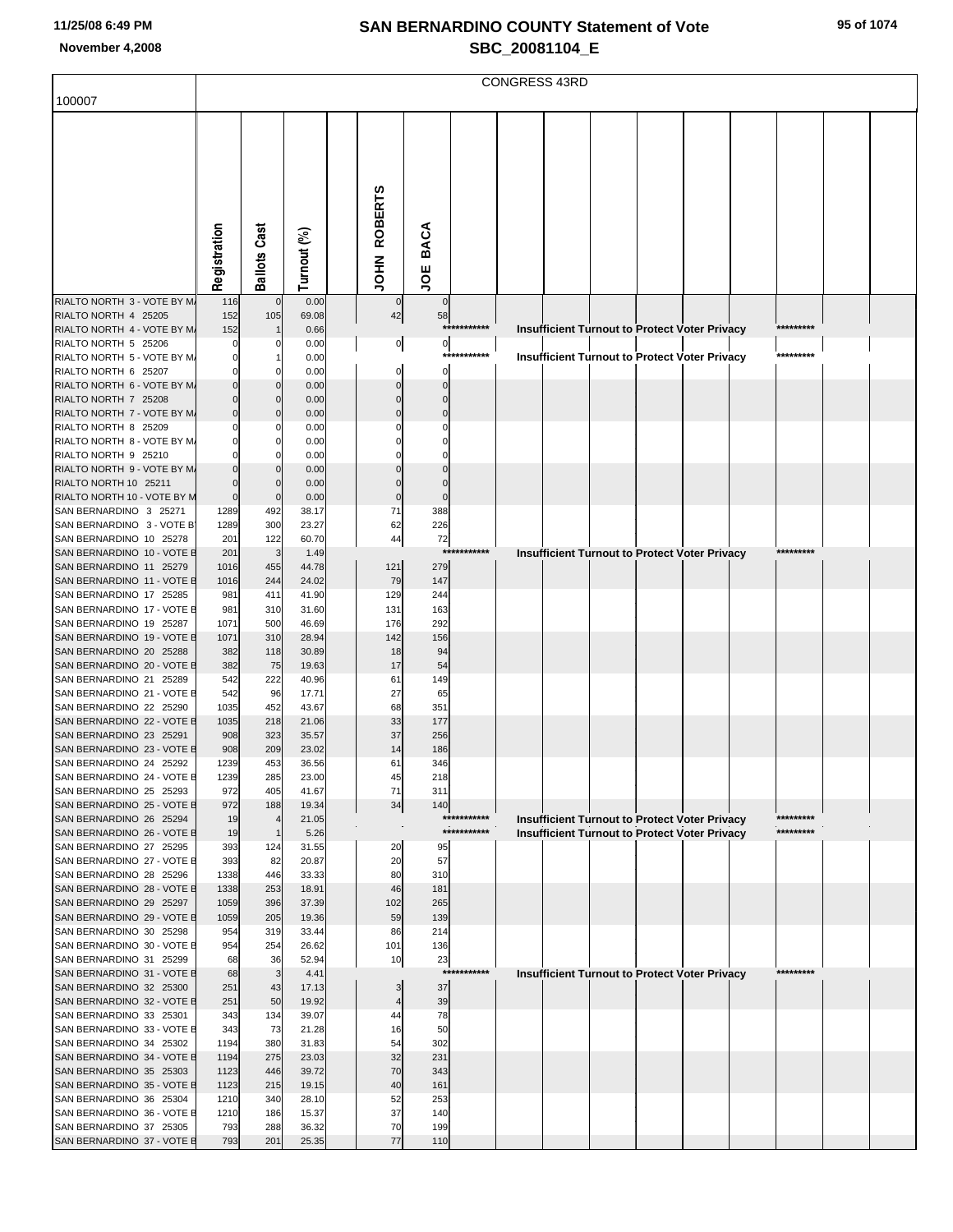| 100007                                                |              |                     |                |                      |                 |             | <b>CONGRESS 43RD</b> |  |                                                      |           |  |
|-------------------------------------------------------|--------------|---------------------|----------------|----------------------|-----------------|-------------|----------------------|--|------------------------------------------------------|-----------|--|
|                                                       |              |                     |                |                      |                 |             |                      |  |                                                      |           |  |
|                                                       |              |                     |                |                      |                 |             |                      |  |                                                      |           |  |
|                                                       |              |                     |                |                      |                 |             |                      |  |                                                      |           |  |
|                                                       |              |                     |                |                      |                 |             |                      |  |                                                      |           |  |
|                                                       |              |                     |                |                      |                 |             |                      |  |                                                      |           |  |
|                                                       |              |                     |                |                      |                 |             |                      |  |                                                      |           |  |
|                                                       |              |                     |                | <b>ROBERTS</b>       | <b>BACA</b>     |             |                      |  |                                                      |           |  |
|                                                       | Registration | <b>Ballots Cast</b> | Turnout (%)    | NHOL                 |                 |             |                      |  |                                                      |           |  |
|                                                       |              |                     |                |                      | ğ               |             |                      |  |                                                      |           |  |
| SAN BERNARDINO 38 25306                               | 13           |                     | 69.23          |                      | 5               |             |                      |  |                                                      |           |  |
| SAN BERNARDINO 38 - VOTE E<br>SAN BERNARDINO 39 25307 | 13<br>1183   | $\mathbf 0$<br>481  | 0.00<br>40.66  | $\mathbf 0$<br>47    | $\Omega$<br>402 |             |                      |  |                                                      |           |  |
| SAN BERNARDINO 39 - VOTE E                            | 1183         | 236                 | 19.95          | 36                   | 184             |             |                      |  |                                                      |           |  |
| SAN BERNARDINO 40 25308<br>SAN BERNARDINO 40 - VOTE E | 1189<br>1189 | 358<br>167          | 30.11<br>14.05 | 72<br>26             | 264<br>126      |             |                      |  |                                                      |           |  |
| SAN BERNARDINO 41 25309                               | 666          | 248                 | 37.24          | 47                   | 177             |             |                      |  |                                                      |           |  |
| SAN BERNARDINO 41 - VOTE E                            | 666          | 117                 | 17.57          | 32                   | 80              |             |                      |  |                                                      |           |  |
| SAN BERNARDINO 42 25310<br>SAN BERNARDINO 42 - VOTE B | 721<br>721   | 237<br>89           | 32.87<br>12.34 | 44<br>16             | 179<br>65       |             |                      |  |                                                      |           |  |
| SAN BERNARDINO 43 25311                               | 693          | 296                 | 42.71          | 33                   | 248             |             |                      |  |                                                      |           |  |
| SAN BERNARDINO 43 - VOTE E<br>SAN BERNARDINO 44 25312 | 693<br>833   | 178<br>370          | 25.69<br>44.42 | 34<br>65             | 138<br>278      |             |                      |  |                                                      |           |  |
| SAN BERNARDINO 44 - VOTE E                            | 833          | 181                 | 21.73          | 27                   | 147             |             |                      |  |                                                      |           |  |
| SAN BERNARDINO 45 25313                               | 697          | 247                 | 35.44          | 25                   | 206             |             |                      |  |                                                      |           |  |
| SAN BERNARDINO 45 - VOTE B<br>SAN BERNARDINO 46 25314 | 697<br>684   | 126<br>252          | 18.08<br>36.84 | 18<br>34             | 102<br>195      |             |                      |  |                                                      |           |  |
| SAN BERNARDINO 46 - VOTE E                            | 684          | 106                 | 15.50          | 24                   | 77              |             |                      |  |                                                      |           |  |
| SAN BERNARDINO 47 25315<br>SAN BERNARDINO 47 - VOTE E | 1045<br>1045 | 370<br>228          | 35.41<br>21.82 | 62<br>45             | 255<br>176      |             |                      |  |                                                      |           |  |
| SAN BERNARDINO 48 25316                               |              | $\mathbf{1}$        | 50.00          |                      |                 | *********** |                      |  | <b>Insufficient Turnout to Protect Voter Privacy</b> | ********* |  |
| SAN BERNARDINO 48 - VOTE B<br>SAN BERNARDINO 49 25317 | 1184         | 0<br>427            | 0.00           | 0                    | 0<br>282        |             |                      |  |                                                      |           |  |
| SAN BERNARDINO 49 - VOTE E                            | 1184         | 313                 | 36.06<br>26.44 | 116<br>108           | 188             |             |                      |  |                                                      |           |  |
| SAN BERNARDINO 50 25318                               | 1094         | 426                 | 38.94          | 77                   | 324             |             |                      |  |                                                      |           |  |
| SAN BERNARDINO 50 - VOTE E<br>SAN BERNARDINO 51 25319 | 1094<br>1101 | 197<br>371          | 18.01<br>33.70 | 56<br>59             | 133<br>292      |             |                      |  |                                                      |           |  |
| SAN BERNARDINO 51 - VOTE B                            | 1101         | 249                 | 22.62          | 68                   | 169             |             |                      |  |                                                      |           |  |
| SAN BERNARDINO 52 25320<br>SAN BERNARDINO 52 - VOTE B | 1272<br>1272 | 603<br>252          | 47.41          | 104                  | 464<br>168      |             |                      |  |                                                      |           |  |
| SAN BERNARDINO 53 25321                               | 1058         | 394                 | 19.81<br>37.24 | 75<br>75             | 283             |             |                      |  |                                                      |           |  |
| SAN BERNARDINO 53 - VOTE E                            | 1058         | 196                 | 18.53          | 39                   | 146             |             |                      |  |                                                      |           |  |
| SAN BERNARDINO 54 25322<br>SAN BERNARDINO 54 - VOTE E | 1140<br>1140 | 292<br>317          | 25.61<br>27.81 | 59<br>68             | 188<br>216      |             |                      |  |                                                      |           |  |
| SAN BERNARDINO 57 25325                               | 1020         | 394                 | 38.63          | 75                   | 288             |             |                      |  |                                                      |           |  |
| SAN BERNARDINO 57 - VOTE E<br>SAN BERNARDINO 58 25326 | 1020<br>42   | 274<br>22           | 26.86<br>52.38 | 86<br>$\overline{4}$ | 168<br>16       |             |                      |  |                                                      |           |  |
| SAN BERNARDINO 58 - VOTE E                            | 42           | 3                   | 7.14           |                      | $***$           | ******      |                      |  | <b>Insufficient Turnout to Protect Voter Privacy</b> | ********* |  |
| SAN BERNARDINO 74 25225                               | 1086         | 483                 | 44.48          | 169                  | 280             |             |                      |  |                                                      |           |  |
| SAN BERNARDINO 74 - VOTE E<br>SAN BERNARDINO 78 25229 | 1086<br>909  | 284<br>463          | 26.15<br>50.94 | 144<br>169           | 124<br>252      |             |                      |  |                                                      |           |  |
| SAN BERNARDINO 78 - VOTE E                            | 909          | 233                 | 25.63          | 99                   | 124             |             |                      |  |                                                      |           |  |
| SAN BERNARDINO 80 25231<br>SAN BERNARDINO 80 - VOTE E | 206<br>206   | 114<br>6            | 55.34<br>2.91  | 28<br>$\mathbf 0$    | 78              |             |                      |  |                                                      |           |  |
| SAN BERNARDINO 81 25232                               | 759          | 332                 | 43.74          | 102                  | 213             |             |                      |  |                                                      |           |  |
| SAN BERNARDINO 81 - VOTE E                            | 759          | 226                 | 29.78          | 94                   | 124             |             |                      |  |                                                      |           |  |
| SAN BERNARDINO 82 25233<br>SAN BERNARDINO 82 - VOTE E | 411<br>411   | 143<br>81           | 34.79<br>19.71 | 36<br>17             | 94<br>60        |             |                      |  |                                                      |           |  |
| SAN BERNARDINO 84 25235                               | 1112         | 333                 | 29.95          | 96                   | 220             |             |                      |  |                                                      |           |  |
| SAN BERNARDINO 84 - VOTE E<br>SAN BERNARDINO 88 25239 | 1112<br>602  | 240<br>315          | 21.58<br>52.33 | 90<br>90             | 134<br>197      |             |                      |  |                                                      |           |  |
| SAN BERNARDINO 88 - VOTE E                            | 602          | 141                 | 23.42          | 54                   | 80              |             |                      |  |                                                      |           |  |
| SAN BERNARDINO 89 25240<br>SAN BERNARDINO 89 - VOTE E | 5<br>5       | 6<br>0              | 120.00<br>0.00 | 0<br>$\Omega$        | 6<br>$\Omega$   |             |                      |  |                                                      |           |  |
| SAN BERNARDINO 90 25241                               | 976          | 448                 | 45.90          | 123                  | 286             |             |                      |  |                                                      |           |  |
| SAN BERNARDINO 90 - VOTE E                            | 976          | 256                 | 26.23          | 87                   | 150             |             |                      |  |                                                      |           |  |
| SAN BERNARDINO 91 25242<br>SAN BERNARDINO 91 - VOTE E | 1216<br>1216 | 466<br>336          | 38.32<br>27.63 | 145<br>131           | 288<br>192      |             |                      |  |                                                      |           |  |
| SAN BERNARDINO 92 25243                               | 1087         | 411                 | 37.81          | 105                  | 276             |             |                      |  |                                                      |           |  |
| SAN BERNARDINO 92 - VOTE E<br>SAN BERNARDINO 93 25244 | 1087<br>751  | 276<br>295          | 25.39<br>39.28 | 97<br>104            | 164<br>173      |             |                      |  |                                                      |           |  |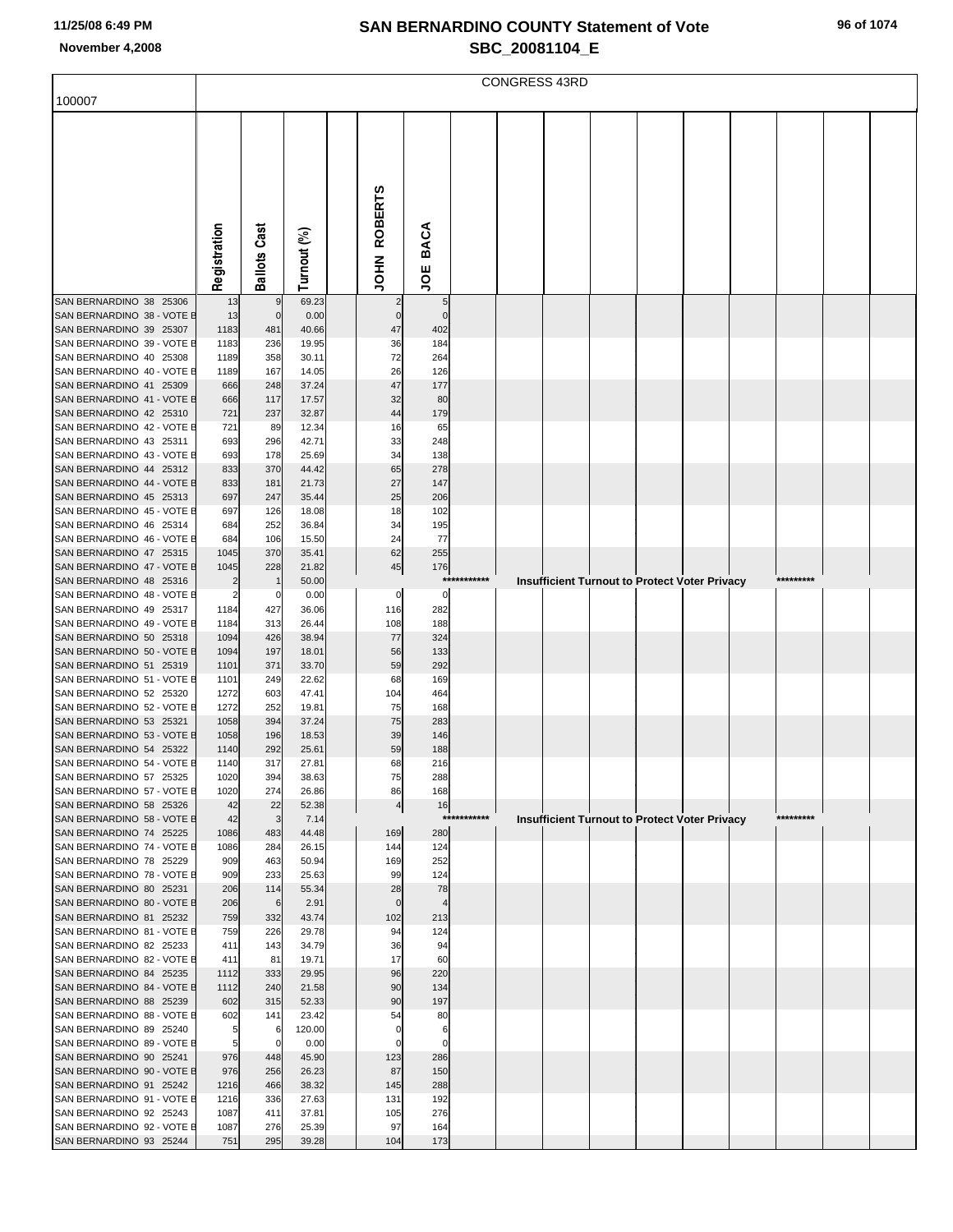| 100007                                                 |                 |                     |                |                      |                      |             | <b>CONGRESS 43RD</b> |  |                                                      |           |  |
|--------------------------------------------------------|-----------------|---------------------|----------------|----------------------|----------------------|-------------|----------------------|--|------------------------------------------------------|-----------|--|
|                                                        |                 |                     |                |                      |                      |             |                      |  |                                                      |           |  |
|                                                        |                 |                     |                |                      |                      |             |                      |  |                                                      |           |  |
|                                                        |                 |                     |                |                      |                      |             |                      |  |                                                      |           |  |
|                                                        |                 |                     |                |                      |                      |             |                      |  |                                                      |           |  |
|                                                        |                 |                     |                |                      |                      |             |                      |  |                                                      |           |  |
|                                                        |                 |                     |                |                      |                      |             |                      |  |                                                      |           |  |
|                                                        |                 |                     |                |                      |                      |             |                      |  |                                                      |           |  |
|                                                        |                 |                     |                |                      |                      |             |                      |  |                                                      |           |  |
|                                                        |                 |                     |                |                      | <b>BACA</b>          |             |                      |  |                                                      |           |  |
|                                                        |                 |                     |                |                      |                      |             |                      |  |                                                      |           |  |
|                                                        | Registration    | <b>Ballots Cast</b> | Turnout (%)    | JOHN ROBERTS         | ξ                    |             |                      |  |                                                      |           |  |
| SAN BERNARDINO 93 - VOTE E                             | 751             | 236                 | 31.42          | 107                  | 109                  |             |                      |  |                                                      |           |  |
| SAN BERNARDINO 94 25245                                |                 |                     | 100.00         |                      |                      | *********** |                      |  | <b>Insufficient Turnout to Protect Voter Privacy</b> | ********* |  |
| SAN BERNARDINO 94 - VOTE E                             |                 | C                   | 0.00           |                      | $\Omega$             |             |                      |  |                                                      |           |  |
| SAN BERNARDINO 95 25246<br>SAN BERNARDINO 95 - VOTE E  |                 | 0<br>$\mathbf 0$    | 0.00<br>0.00   | $\Omega$<br>$\Omega$ | $\Omega$<br>C        |             |                      |  |                                                      |           |  |
| SAN BERNARDINO 99 25250                                | 714             | 296                 | 41.46          | 71                   | 182                  |             |                      |  |                                                      |           |  |
| SAN BERNARDINO 99 - VOTE E                             | 714             | 141                 | 19.75          | 50                   | 86                   |             |                      |  |                                                      |           |  |
| SAN BERNARDINO 101 25252                               | 83              | 60                  | 72.29          | 20                   | 38                   |             |                      |  |                                                      |           |  |
| SAN BERNARDINO 101 - VOTE                              | 83              | $\overline{2}$      | 2.41           |                      | $***$                | *******     |                      |  | <b>Insufficient Turnout to Protect Voter Privacy</b> | ********* |  |
| SAN BERNARDINO 102 25253<br>SAN BERNARDINO 102 - VOTE  | 196<br>196      | 88<br>14            | 44.90<br>7.14  | 10                   | 74<br>8              |             |                      |  |                                                      |           |  |
| SAN BERNARDINO 109 25260                               | 498             | 128                 | 25.70          | 38                   | 77                   |             |                      |  |                                                      |           |  |
| SAN BERNARDINO 109 - VOTE                              | 498             | 152                 | 30.52          | 57                   | 88                   |             |                      |  |                                                      |           |  |
| SAN BERNARDINO 112 25333                               | 394             | 197                 | 50.00          | 31                   | 150                  |             |                      |  |                                                      |           |  |
| SAN BERNARDINO 112 - VOTE                              | 394             | 65                  | 16.50          | 13                   | 44                   |             |                      |  |                                                      |           |  |
| SAN BERNARDINO 114 25334<br>SAN BERNARDINO 114 - VOTE  | 440<br>440      | 91<br>126           | 20.68<br>28.64 | 22<br>33             | 61<br>81             |             |                      |  |                                                      |           |  |
| SAN BERNARDINO 115 25335                               | 482             | 99                  | 20.54          | 13                   | 74                   |             |                      |  |                                                      |           |  |
| SAN BERNARDINO 115 - VOTE                              | 482             | 77                  | 15.98          | 23                   | 50                   |             |                      |  |                                                      |           |  |
| SAN BERNARDINO 118 25262                               | 595             | 244                 | 41.01          | 67                   | 160                  |             |                      |  |                                                      |           |  |
| SAN BERNARDINO 118 - VOTE                              | 595             | 161                 | 27.06          | 64                   | 86                   |             |                      |  |                                                      |           |  |
| SAN BERNARDINO 119 25263<br>SAN BERNARDINO 119 - VOTE  | 588<br>588      | 236<br>101          | 40.14<br>17.18 | 41                   | 172                  |             |                      |  |                                                      |           |  |
| SAN BERNARDINO 121 25338                               |                 |                     | 100.00         | 34                   | 64                   | *********** |                      |  | <b>Insufficient Turnout to Protect Voter Privacy</b> | ********* |  |
| SAN BERNARDINO 121 - VOTE                              |                 | $\Omega$            | 0.00           | $\Omega$             | $\Omega$             |             |                      |  |                                                      |           |  |
| SAN BERNARDINO 122 25339                               |                 | $\mathbf 0$         | 0.00           | $\pmb{0}$            | $\Omega$             |             |                      |  |                                                      |           |  |
| SAN BERNARDINO 122 - VOTE                              |                 | $\Omega$            | 0.00           | $\mathbf 0$          | $\overline{0}$       |             |                      |  |                                                      |           |  |
| SAN BERNARDINO 123 25340<br>SAN BERNARDINO 123 - VOTE  |                 | C                   | 100.00<br>0.00 |                      | O                    | *********** |                      |  | <b>Insufficient Turnout to Protect Voter Privacy</b> | ********* |  |
| SAN BERNARDINO 124 25341                               |                 | $\Omega$            | 0.00           |                      |                      |             |                      |  |                                                      |           |  |
| SAN BERNARDINO 124 - VOTE                              |                 | $\sqrt{ }$          | 0.00           |                      |                      |             |                      |  |                                                      |           |  |
| SAN BERNARDINO 125 25342                               |                 | 6                   | 75.00          |                      |                      |             |                      |  |                                                      |           |  |
| SAN BERNARDINO 125 - VOTE                              |                 | $\Omega$            | 0.00           |                      |                      |             |                      |  |                                                      |           |  |
| SAN BERNARDINO 126 25343<br>SAN BERNARDINO 126 - VOTE  |                 | 5<br>0              | 55.56<br>0.00  |                      |                      |             |                      |  |                                                      |           |  |
| SAN BERNARDINO 127 25344                               |                 | $\Omega$            | 0.00           |                      |                      |             |                      |  |                                                      |           |  |
| SAN BERNARDINO 127 - VOTE                              |                 | $\Omega$            | 0.00           |                      |                      |             |                      |  |                                                      |           |  |
| SAN BERNARDINO 128 25345                               | O               | $\mathbf 0$         | 0.00           | $\mathbf 0$          | $\Omega$             |             |                      |  |                                                      |           |  |
| SAN BERNARDINO 128 - VOTE<br>SAN BERNARDINO 138 25349  | $\Omega$        | $\mathbf 0$         | 0.00           | $\pmb{0}$            | $\mathbf 0$          |             |                      |  |                                                      |           |  |
| SAN BERNARDINO 138 - VOTE                              | 156<br>156      | 73<br>3             | 46.79<br>1.92  | 25                   | 42                   | *********** |                      |  | <b>Insufficient Turnout to Protect Voter Privacy</b> | ********* |  |
| SAN BERNARDINO 139 25350                               |                 | $\mathbf 0$         | 0.00           | 0                    | $\mathbf 0$          |             |                      |  |                                                      |           |  |
| SAN BERNARDINO 139 - VOTE                              |                 |                     | 0.00           | $\overline{0}$       | $\overline{0}$       |             |                      |  |                                                      |           |  |
| <b>TERRACE 1 24767</b>                                 |                 |                     | 0.00           |                      |                      | *********** |                      |  | <b>Insufficient Turnout to Protect Voter Privacy</b> | ********* |  |
| TERRACE 1 - VOTE BY MAIL<br>VERDEMONT 1 25383          | $\Omega$<br>115 | $\mathbf 0$<br>61   | 0.00<br>53.04  | 0 <br>37             | $\overline{0}$<br>24 |             |                      |  |                                                      |           |  |
| VERDEMONT 1 - VOTE BY MAIL                             | 115             | $\overline{2}$      | 1.74           |                      |                      | *********** |                      |  | <b>Insufficient Turnout to Protect Voter Privacy</b> | ********* |  |
| VERDEMONT 2 25384                                      | 19              | 13                  | 68.42          |                      | $\overline{2}$       |             |                      |  |                                                      |           |  |
| VERDEMONT 2 - VOTE BY MAIL                             | 19              | $\Omega$            | 0.00           | $\Omega$             | $\Omega$             |             |                      |  |                                                      |           |  |
|                                                        |                 |                     |                |                      |                      |             |                      |  |                                                      |           |  |
| <b>Precinct Totals</b>                                 | 247091          | 112200              | 45.41          | 29018                | 74603                |             |                      |  |                                                      |           |  |
| <b>VOTE BY MAIL Totals</b>                             | 247091          | 56097               | 22.70          | 19294                | 33656                |             |                      |  |                                                      |           |  |
|                                                        |                 |                     |                |                      |                      |             |                      |  |                                                      |           |  |
| <b>Grand Totals</b>                                    | 247091          | 168297              | 68.11          | 48312                | 108259               |             |                      |  |                                                      |           |  |
| <b>SAN BERNARDINO</b>                                  | 247091          | 168297              | 68.11          | 48312                | 108259               |             |                      |  |                                                      |           |  |
| STATE BOARD OF EQUALIZATI<br>STATE BOARD OF EQUALIZATI | 223997<br>23094 | 153215<br>15082     | 68.40<br>65.31 | 43616<br>4696        | 98991<br>9268        |             |                      |  |                                                      |           |  |
| 43rd CONGRESS                                          | 247091          | 168297              | 68.11          | 48312                | 108259               |             |                      |  |                                                      |           |  |
| 31st SENATE                                            | 2002            | 1464                | 73.13          | 571                  | 812                  |             |                      |  |                                                      |           |  |
| 32nd SENATE                                            | 245089          | 166833              | 68.07          | 47741                | 107447               |             |                      |  |                                                      |           |  |